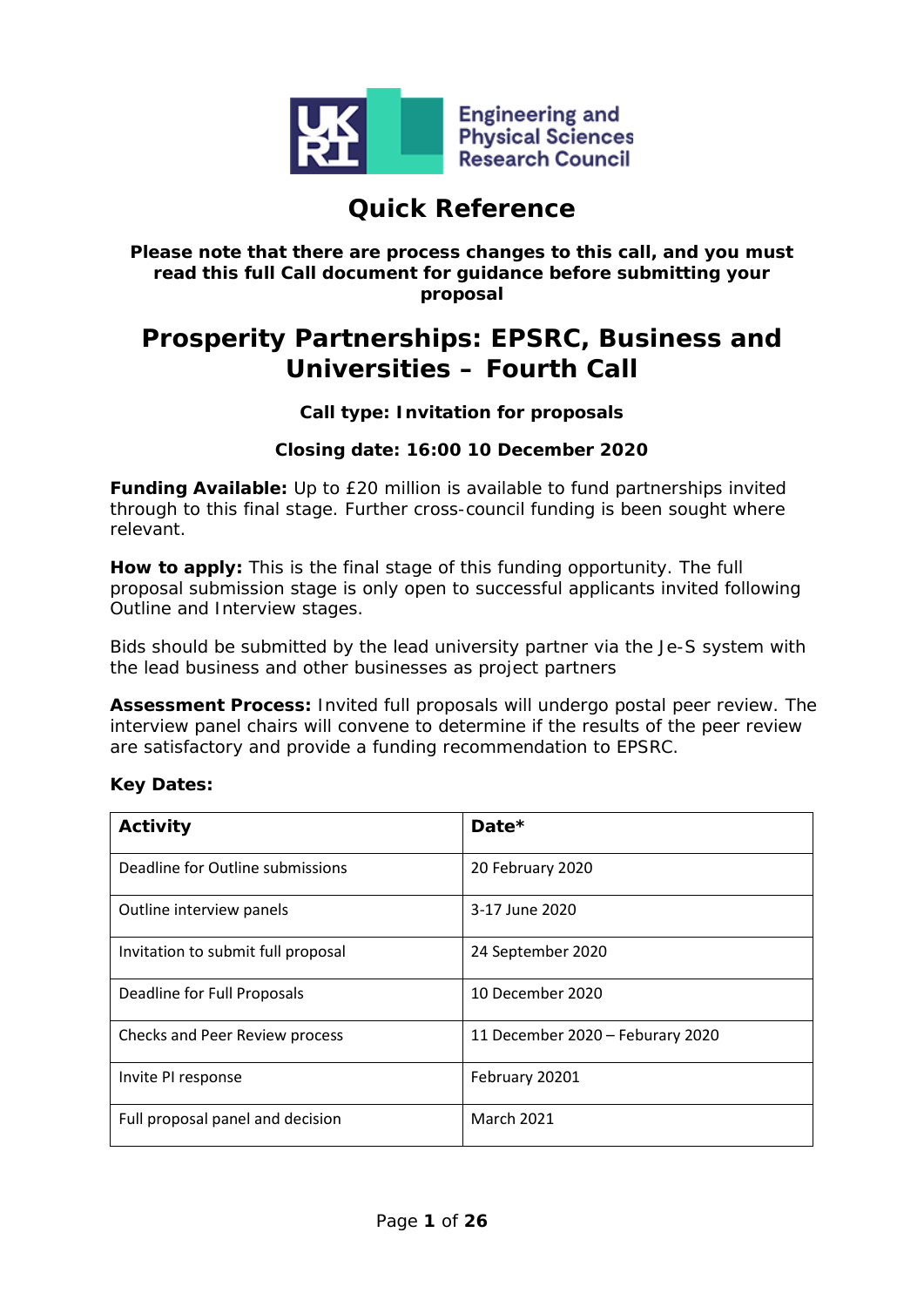\*EPSRC aims to adhere to the key dates as published, however there may be exceptions where dates have to change due reviewer / panellist availability

### **Contacts:**

- Steve Webb, Portfolio Manager, [\(Stephen.Webb@epsrc.ukri.org\)](mailto:Stephen.Webb@epsrc.ukri.org)
- Josh Gill, Senior Partnerships Manager [\(Joshua.Gill@epsrc.ukri.org\)](mailto:Joshua.Gill@epsrc.ukri.org)
- Daniel Smith, Joint Head of Business Relationships [\(Daniel.Smith@epsrc.ukri.org\)](mailto:Daniel.Smith@epsrc.ukri.org)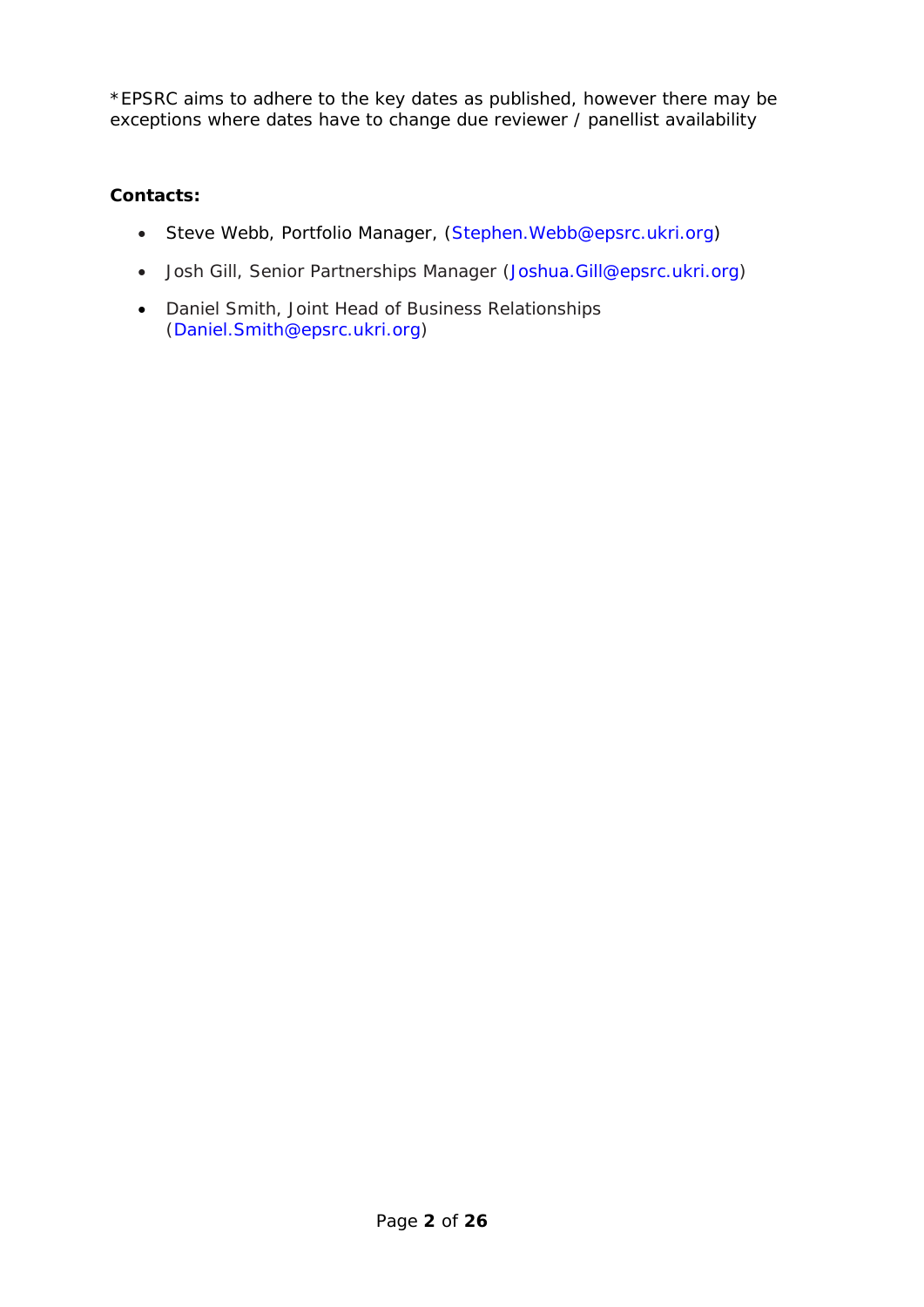

# **Prosperity Partnerships: EPSRC, Business and Universities – Fourth Call**

**Call type: Invitation for proposals**

**Closing date: 16:00 10 December 2020**

**Related themes:** All themes

### **Contents of this call document**

**[Summary](#page-2-0) [Background](#page-3-0)** [Funding Available](#page-3-1) [Equality, Diversity and Inclusion](#page-3-2) [Responsible Innovation](#page-4-0) **[Eligibility](#page-4-1)** [Matching Contribution](#page-5-0) [Equipment](#page-7-0) [Doctoral Students](#page-8-0) [How](#page-4-2) to apply to the full proposal stage [Submitting an application](#page-10-0) [Guidance on 'Writing an Application'](#page-10-1) [Assessment process](#page-16-0) [Assessment Criteria](#page-16-1) [Guidance for Reviewers](#page-19-0) [Key Dates](#page-21-0) **[Contacts](#page-21-1)** [Change Log](#page-22-0) Annex [1 studentship costs](#page-23-0) [Annex 2 JoR Template](#page-24-0) [Attachment Checklist](#page-25-0)

### <span id="page-2-0"></span>**[Summary](#page-22-1)**

In the previous stage of this call, 29 proposals were invited to interview where they were scored and ranked, and the top band of proposals invited through to this full proposal stage. A further eight were put on 'hold' as EPSRC sought to secure further funding. This has been achieved and those held proposals have now been invited to submit full proposals.

Prosperity Partnerships are business-led research partnerships between leading UK based businesses and their long term strategic academic partners. EPSRC are seeking to fund world class business-led research partnerships in low technology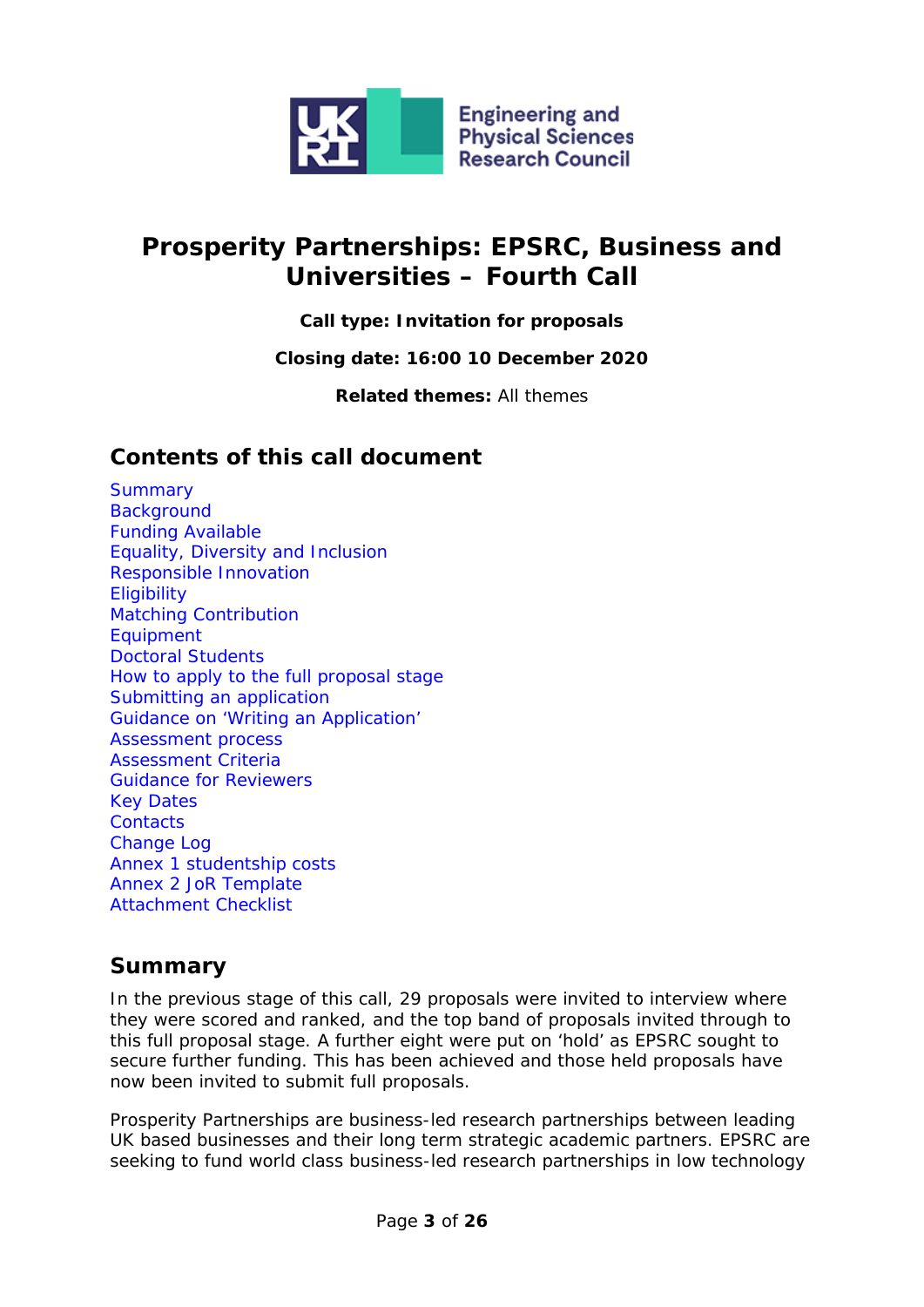readiness programmes that will deliver economic, social and cultural prosperity for the UK.

The core criteria from the outline stage remain – proposals should be clearly business led, but co-created and co-delivered between the industrial and academic partners.

The full proposal and peer review process will focus on the scientific quality of the proposed work, the justification of resources, and the routes to benefit realisation. While context regarding the vision and ambition, the partnership, and the management and governance of the proposal will still be required, the reviewers will be made aware that these elements have already been assessed and are simply included for context. You should build on your outline material and any supplementary information provided at the interview.

## <span id="page-3-0"></span>**Background**

Review to date information: The lead business for each Prosperity Partnership first submitted a 6-page outline created in collaboration with the university partner(s). An internal EPSRC panel was held to ensure fit-to-call and provide feedback to applicants. Suitable proposals were invited to an outline interview panel which assessed the vision and ambition, added value and plans to deliver the partnership (management and leadership). This panel was comprised of nontechnical experts who were well versed in managing, facilitating or leading business-academe partnerships, including those who already run prosperity partnerships. This panel provided a recommendation to EPSRC on suitable projects to invite through to the final postal peer review stage. This final stage will predominately focus on the scientific and technical merit of the work packages.

## <span id="page-3-1"></span>**Funding available**

Up to £20 million is available with additional co-funding being sourced.

As set out in the outline [call document](https://epsrc.ukri.org/funding/calls/prosperity-partnerships-fourth-round/) a requirement in this call, the Business Lead must commit substantial cash contributions to the programme, matching the financial investment made by EPSRC. See the sections ['Matching](#page-5-0)  [Contribution'](#page-5-0) and ['Definitive list of eligible cash contributions'](#page-6-0) for more details.

<https://epsrc.ukri.org/funding/calls/prosperity-partnerships-fourth-round/>

The Justification of Resources should build upon the financial overview from the outline proposal, and provide significantly more detail along with a confirmatory signed letter from all business partners (see: Project Partner Letters of Support under 2.4 Attachments)

## <span id="page-3-2"></span>**Equality, Diversity and Inclusion**

The long-term strength of the UK research base depends on harnessing all the available talent. EPSRC expects that equality and diversity is embedded at all levels and in all aspects of research practice and funding policy. We are committed to supporting the research community, offering a range of flexible options which allow applicants to design a package that fits their research goals,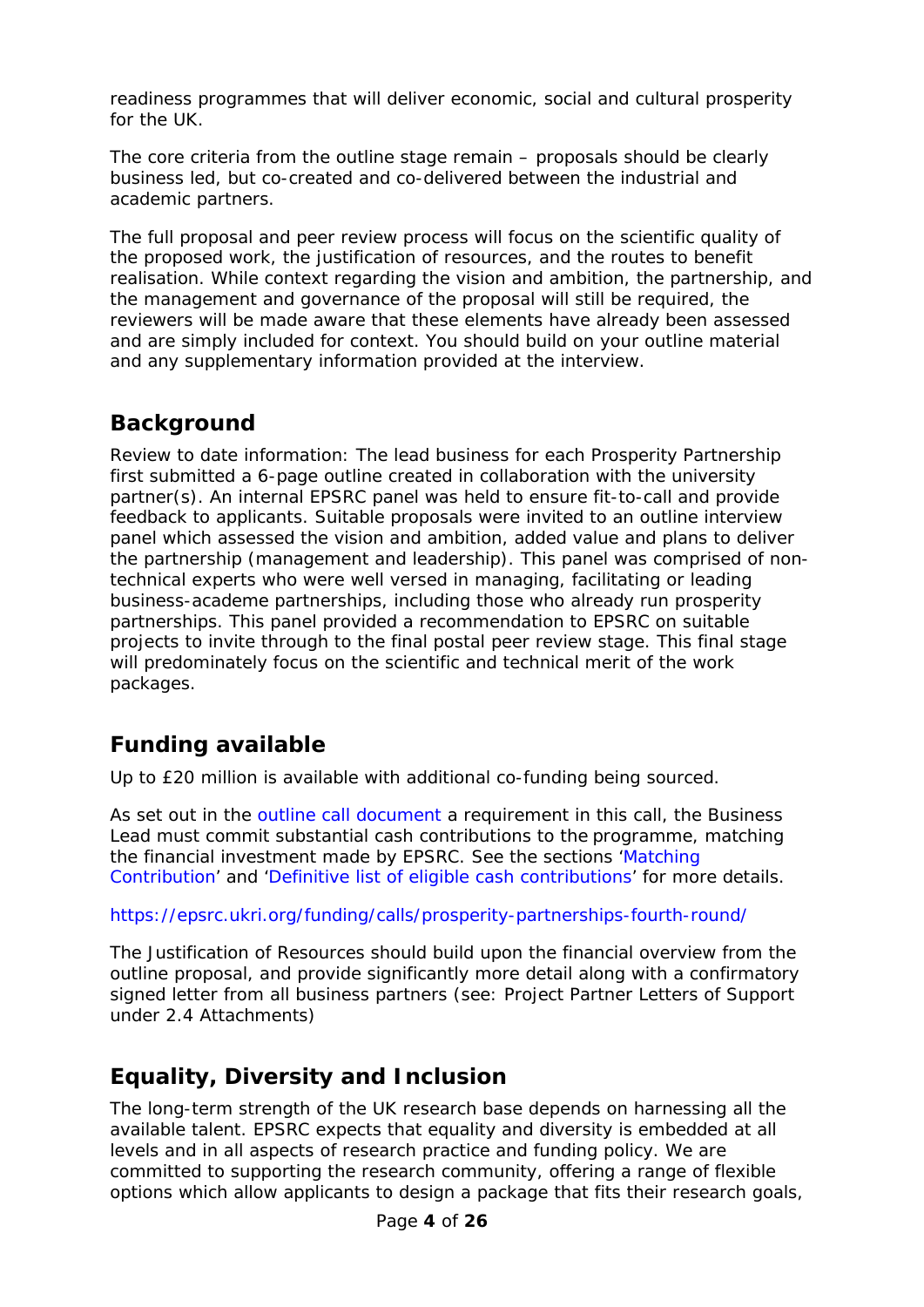career and personal circumstances. This includes career breaks, support for people with caring responsibilities, flexible working and alternative working patterns. With this in mind, we welcome applications from academics who job share, have a part-time contract, or need flexible working arrangements.

Peer review is central to EPSRC funding decisions, we require expert advice and robust decision making processes for all EPSRC funding initiatives. We are committed to ensuring that fairness is fully reflected in all our funding processes by advancing policy which supports equality, diversity and inclusion. Please see our Equality and Diversity webpages

<https://epsrc.ukri.org/funding/equalitydiversity/> for further information.

## <span id="page-4-0"></span>**Responsible Innovation**

EPSRC is fully committed to develop and promote responsible innovation. Research has the ability to not only produce understanding, knowledge and value, but also unintended consequences, questions, ethical dilemmas and, at times, unexpected social transformations. We recognise that we have a duty of care to promote approaches to responsible innovation that will initiate ongoing reflection about the potential ethical and societal implications of the research that we sponsor and to encourage our research community to do likewise.

Responsible innovation creates spaces and processes to explore innovation and its consequences in an open, inclusive and timely way, going beyond consideration of ethics, public engagement, risk and regulation. Innovation is a collective responsibility, where funders, researchers, interested and affected parties, including the public, all have an important role to play. Applicants are expected to work within the EPSRC Framework for Responsible Innovation given on the EPSRC website [\(https://epsrc.ukri.org/research/framework/\)](https://epsrc.ukri.org/research/framework/).

# **Guidance on Journal-based metrics**

As part of our commitment to support the recommendations and principles set out by the San Francisco Declaration on Research Assessment (DORA; [https://sfdora.org/read/\)](https://sfdora.org/read/), UKRI reviewers and panel members are advised not to use journal-based metrics, such as journal impact factors, as a surrogate measure of the quality of individual research articles, to assess an investigator's contributions, or to make funding decisions.

The content of a paper is more important than publication metrics, or the identity of the journal, in which it was published, especially for early-stage researchers. Reviewers and panel members are encouraged to consider the value and impact of all research outputs (including datasets, software, inventions, patents, preprints, other commercial activities, etc.) in addition to research publications. We advise our peer reviewers and panel members to consider a broad range of impact measures including qualitative indicators of research impact, such as influence on policy and practice.

# <span id="page-4-1"></span>**Eligibility**

<span id="page-4-2"></span>Only invited bids from the Interview stage may submit to this call.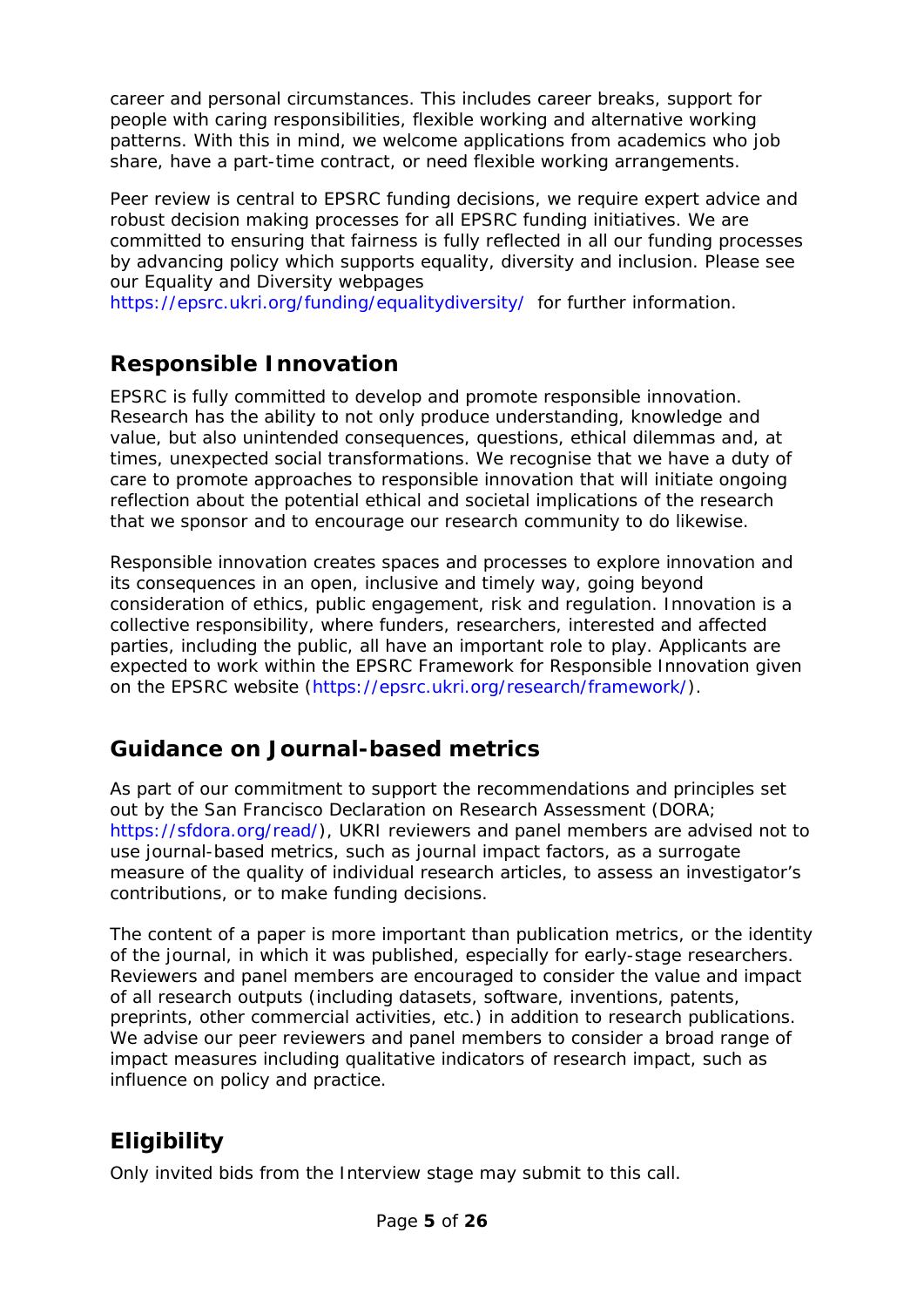**At the full proposal stage, bids will be submitted by the lead university partner via the Je-S system. The business partners will included as Project Partners at this stage.**

For information on the eligibility of organisations and individuals to receive EPSRC funding, see the EPSRC Funding Guide: <https://epsrc.ukri.org/funding/applicationprocess/fundingguide/>

As this call is a targeted funding opportunity provided by EPSRC, higher education institutions, and some research council institutes, and independent research organisations are eligible to apply. A list of eligible organisations to apply to EPSRC is provided at: [https://www.ukri.org/funding/how-to](https://www.ukri.org/funding/how-to-apply/eligibility/)[apply/eligibility/](https://www.ukri.org/funding/how-to-apply/eligibility/)

UKRI and EPSRC standard eligibility requirements are applicable for students for this call.

### <span id="page-5-0"></span>**Matching contribution**

The matching contribution expectations are the same as the outline stage and must be met as a condition of this call. Further space is provided in the full call to detail these contributions and the guidance is repeated below.

EPSRC has built on experience from the last three rounds of Prosperity Partnerships to strengthen the expectations and guidance to business with respect to matched funding.

EPSRC funding is at 80% full economic costs (fEC), with exceptions for equipment (50% fEC) and studentship costs (100% fEC). In this call, the funding provided by EPSRC must be matched by the Business Lead and project partner's contributions with eligible cash contributions as a minimum.

A definitive list of cash contributions can be found in the 'Definitive list of eligible cash contributions' section below. Any contribution from business or other project partners not included in the cash contribution list will count as an 'in kind' contribution.

**Single business bid -** the total of the matching contributions should be provided by the Business Lead as a minimum.

**Multi-partners bid -** the combined contributions from the business partners must match the EPSRC funding.

#### **PLEASE NOTE:**

- Academic partner's cash contribution (including the Academic Lead) do not contribute to the matching figure requirements, but are recognised as an important and valuable contribution.
- No UKRI or other Government money, as part of baseline funding or otherwise, may be used as part of the matching contribution.
- EPSRC does not mandate a specific audit format for the business contributions to a project, however, a record must be produced and provided if requested. This must be able to demonstrate a continuous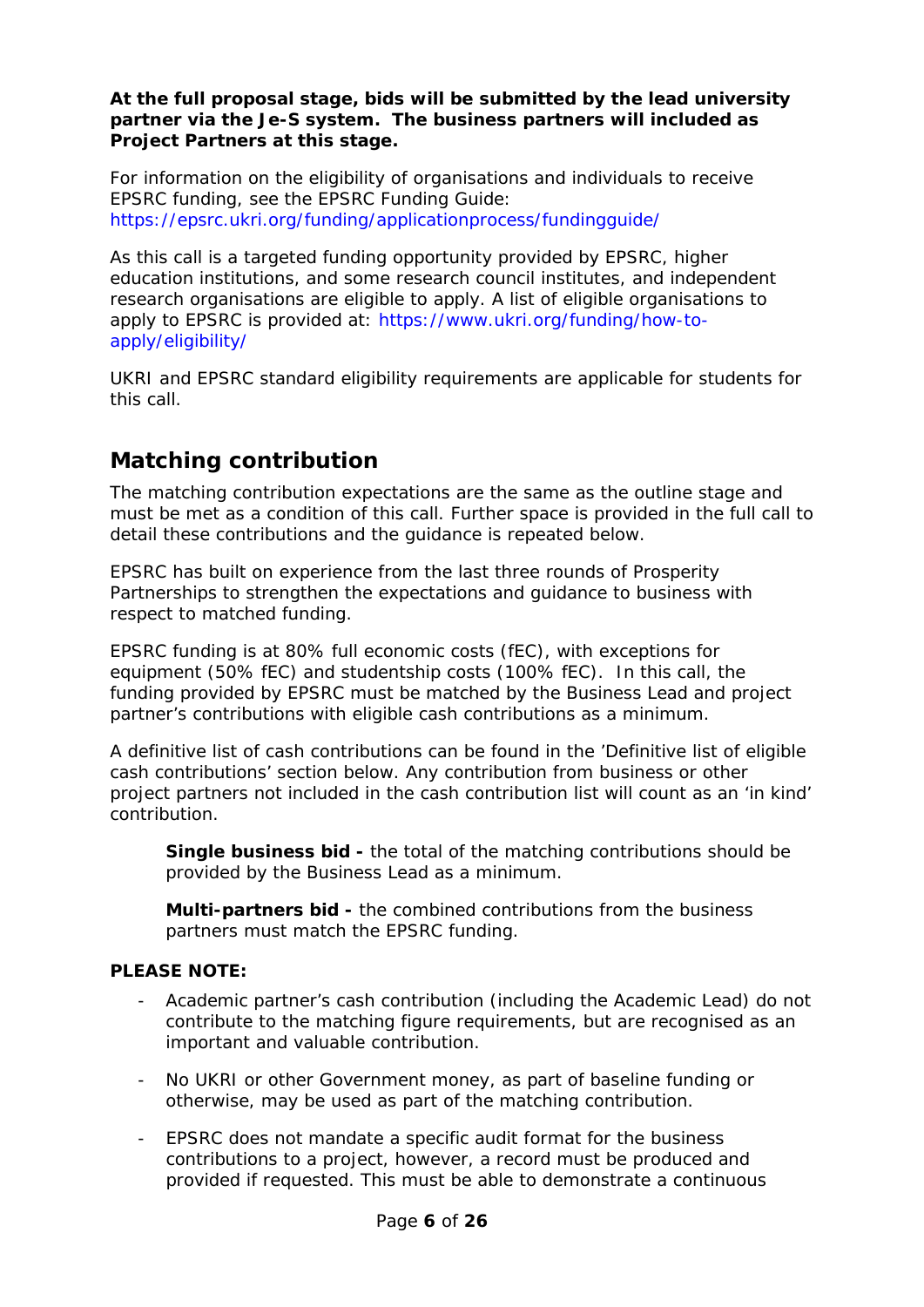auditable cash transfer, or staff time-record or otherwise, by the business partner per year in each year of the programme.

- As an exception, student fees, stipends and some support costs related directly to the training of the student are not funded under the same fEC arrangements as for research staff on research grants. Student fees and stipends are covered 100% fEC, so these need to be costed appropriately and taken into account for total matching of grant funding by the business partner.
- EPSRC requires student fees and stipends, and the items of student support training costs, such as Travel & Subsistence, Conference costs and Consumables to be costed appropriately for the Outline application. Indirect and Estate costs are not applicable to studentships.

### <span id="page-6-0"></span>**Definitive list of eligible cash contributions**

The following is the definitive list of eligible cash contributions, these are in addition to providing an auditable cash transfer to the academic organisation(s).

• Researchers' Salaries:

All or part of the pro-rata, gross salary cost associated with researchers employed by universities (including Co-Is). The gross salaries of researchers employed by the business may also be claimed as long as they are working at least 50% of their time on the project\*.

• Postdoctoral Research Associates' Salary:

All or part of the gross salary cost associated with research associates employed by universities to work exclusively on the prosperity partnership. Research Associates can also be employed directly by the businesses in the partnership and claim the gross salary as a cash contribution as long as they are exclusively committed to working on the prosperity partnership\*.

• Professional Project Managers' Salary

Pro-rata gross salary cost of a professional project manager is an eligible cash contribution if they work at least 50% of their time on the prosperity partnership\*.

• Technicians' Salary:

Pro-rata gross salary cost of technicians are an eligible cash contribution provided that they work at least 50% of their time on the prosperity partnership\*.

- New software licences needed for the project and their maintenance cost for the duration of the grant. Software licences or intellectual property (IP) owned by the business which are already accessible by the partners will apply at marginal cost, not at market rate.
- Genuine new equipment purchases, please see section 'Equipment'. The equipment should be dedicated to the objectives of the prosperity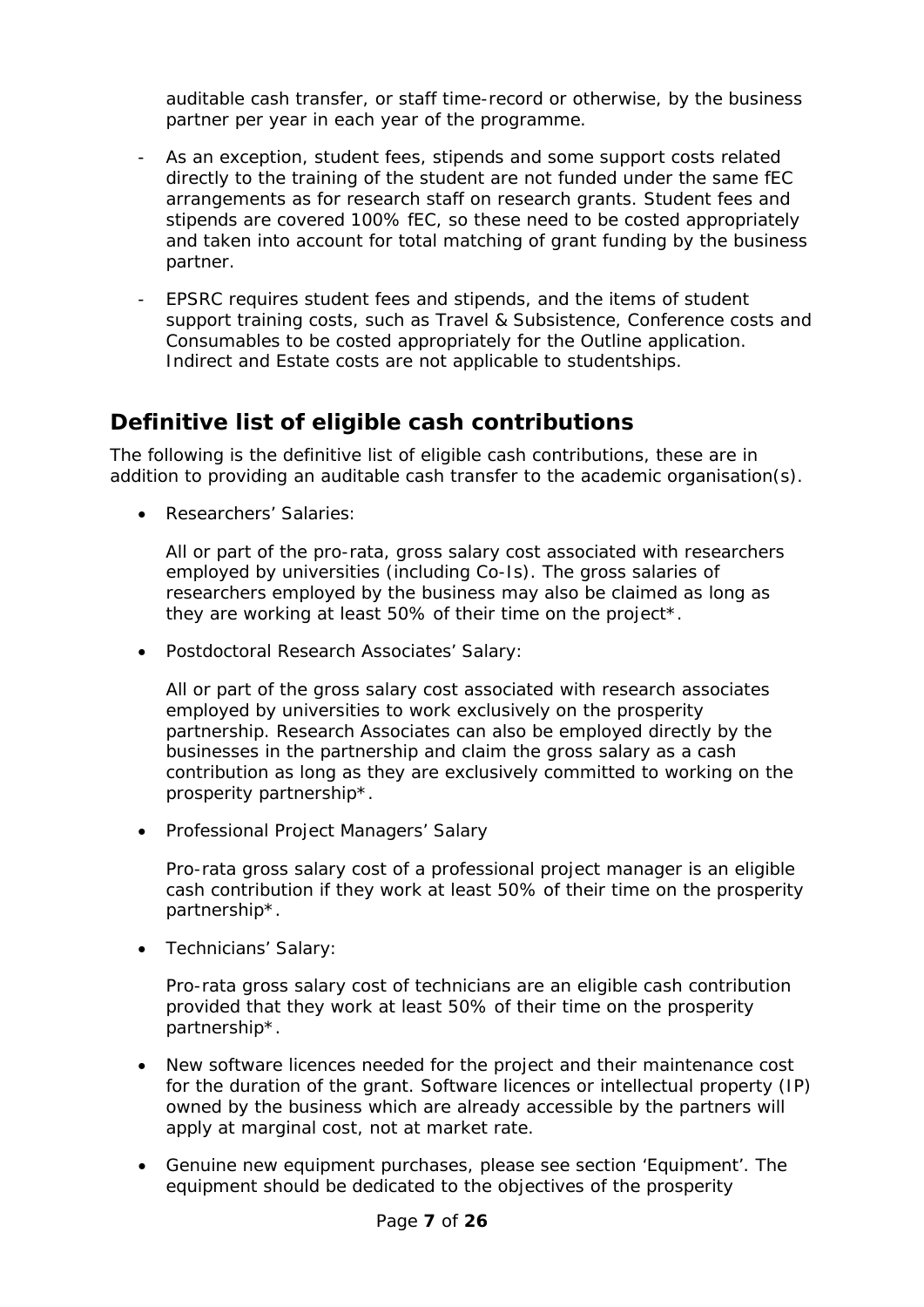partnership and their utilisation should be critical to deliver the activity. The access doesn't have to be restricted to the project members but EPSRC expect at least 50% of the time to be dedicated to the prosperity partnership project. All equipment should be appropriately justified.

- Equipment produced by the business but only at the cost of manufacture, not market rate.
- Access to specific equipment/facilities critical to achieve the outcomes of the project. If the facility is based at the University or Business Lead, the contribution will be at the internal rate, not market rate.
- Facilities refurbishment can be an eligible university cash contribution if the upgrade will increase the capability of the facilities. This contribution must be justified in addition to any estate costs already factored in.
- Business cash donation which will be provided to the partner universities, for the universities to manage in line with the project objectives.
- Top-up of stipends EPSRC funded doctoral students.
- Extra training for EPSRC funded doctoral students to align with a business cohort of students.
- Fully funded doctoral students (fees, stipends and top ups) with up to a maximum of 20% of the matching contribution.

\* EPSRC expects all their time to be on projects within prosperity partnership. Exceptions where lower time is devoted to the project will need justification in terms of multidisciplinary and responsibilities distribution. The appropriateness of the time devoted to the project will be assessed in the Panel Interview and Peer Review (at the Full Proposal Stage). Gross salary can be claimed as matched funding (that is including indirect costs such as Pension, National Insurance, taxes etc.), but not business overheads or profits. The salary of a single member of staff (researcher, PDRA, doctoral student or project manager) can be covered in partnership by the Business Lead and EPSRC funds in a ratio that best suits the project.

# <span id="page-7-0"></span>**Equipment**

Where possible, researchers are asked to make use of existing facilities and equipment, including those hosted at other universities.

If equipment is needed as part of the research proposal, applicants must follow EPSRC's rules for requesting equipment over £10,000 in value.

Individual items of equipment between £10,000 and £400,000 can be included on proposals for this call if the equipment is essential to the proposed research and if no appropriate alternative provision can be accessed but research organisations will be expected to make a contribution to the cost. Given that capital provision has been reduced by about 50%, contributions of this order of 50% of the full cost of the equipment will be expected.

Additional justification of the requirement for individual items of equipment between £10,000 and £400,000, and details of the proposed contribution to the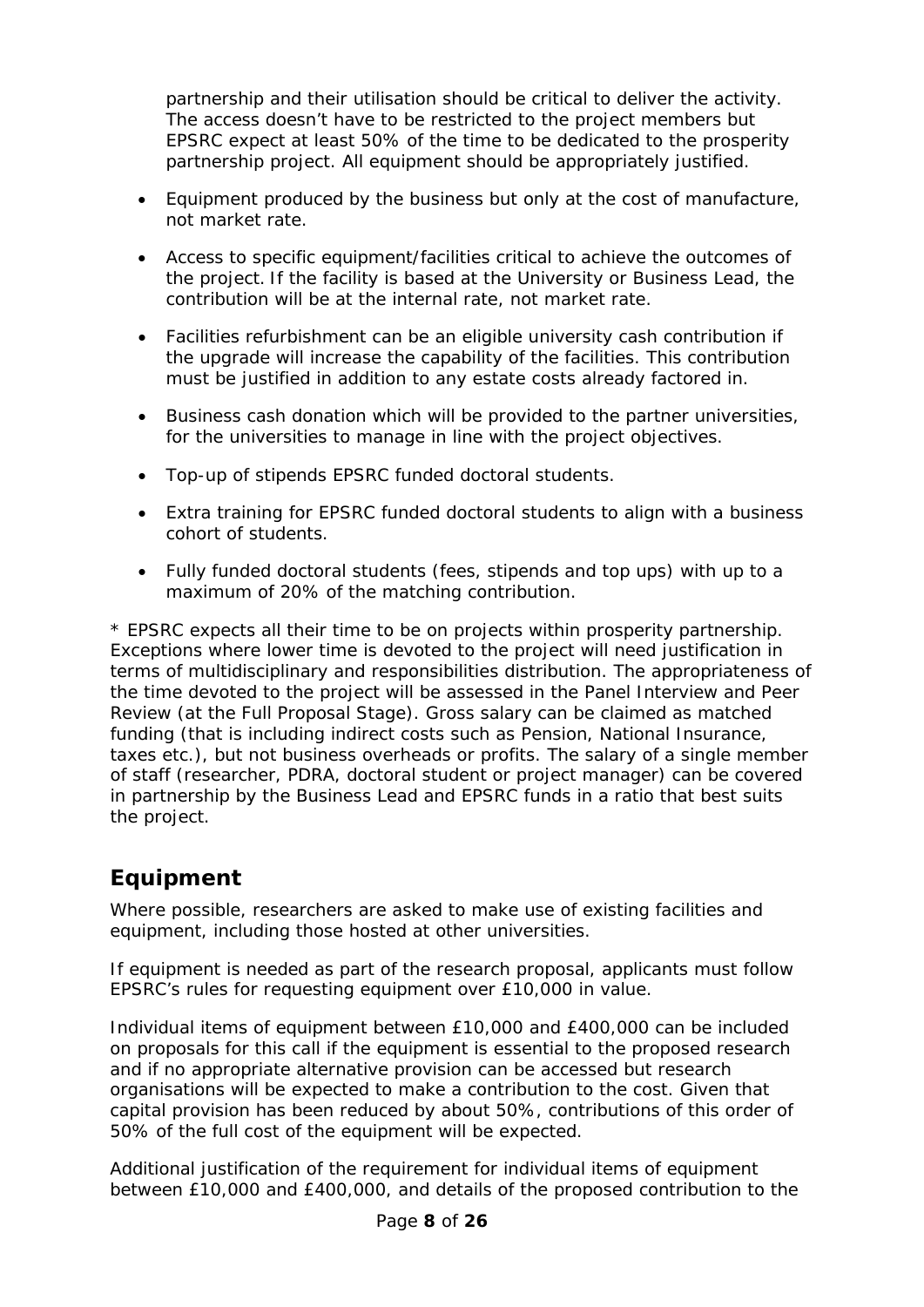cost of the equipment must be provided in the justification of resources. For any items or combined assets with a value above £138,000 (including VAT) a twopage Equipment Business Case must also be included in the full proposal documentation.

Items of equipment for instrument development will not need to be co-funded by another partner or go through the strategic equipment process. Equipment for instrument development should be integral to a research proposal. Items of equipment for instrument development will be funded at 100% full economic costing (fEC), although EPSRC reserves the right to request institutional contributions in exceptional circumstances. A proposal will be classed as instrument development where it is wholly or mainly focussed on creating a novel instrument that will either enable research capability not available using any existing instrument, or will substantially improve research capability beyond what currently exists, in a way that opens up significant new scientific opportunities.

Please note that equipment that is donated and academic discounts on equipment will be classed as in-kind contributions and will not count towards the total cash contribution in this call. High performance computing equipment is excluded from this call.

For more information on equipment funding and guidance on how to prepare an Equipment Business Case, please see:

[https://epsrc.ukri.org/research/ourportfolio/themes/researchinfrastructure/subth](https://epsrc.ukri.org/research/ourportfolio/themes/researchinfrastructure/subthemes/equipment/) [emes/equipment/](https://epsrc.ukri.org/research/ourportfolio/themes/researchinfrastructure/subthemes/equipment/)

## <span id="page-8-0"></span>**Doctoral Students**

Funds for doctoral studentships may be applied for as part of the resources requested from EPSRC for this call for proposals, however they must not be on the critical pathways of success for the body of work. Inclusion of doctoral students presents an exciting opportunity to place students in industrially relevant environments, draw together vibrant and balanced teams which combine doctoral and post-doctoral research and build leadership for the future in key areas of the economy.

Doctoral studentships must add value to the proposed research outlined in bids to this call, whilst providing a clear opportunity for a distinct and independent course of enquiry for the student. Therefore, the research grant should still be viable without the studentship and should have distinctive objectives that are not reliant upon the studentship(s)

Doctoral students supported through Prosperity Partnerships must be embedded within a high-quality research team, and be provided with the opportunity to develop their substantive research skills as well as with broader professional development opportunities.

EPSRC would also have the expectation that other doctoral students aligned with a Prosperity Partnership, but funded from other sources, for example directly by the business partner; would have the training conditions and opportunities as those students funded by EPSRC.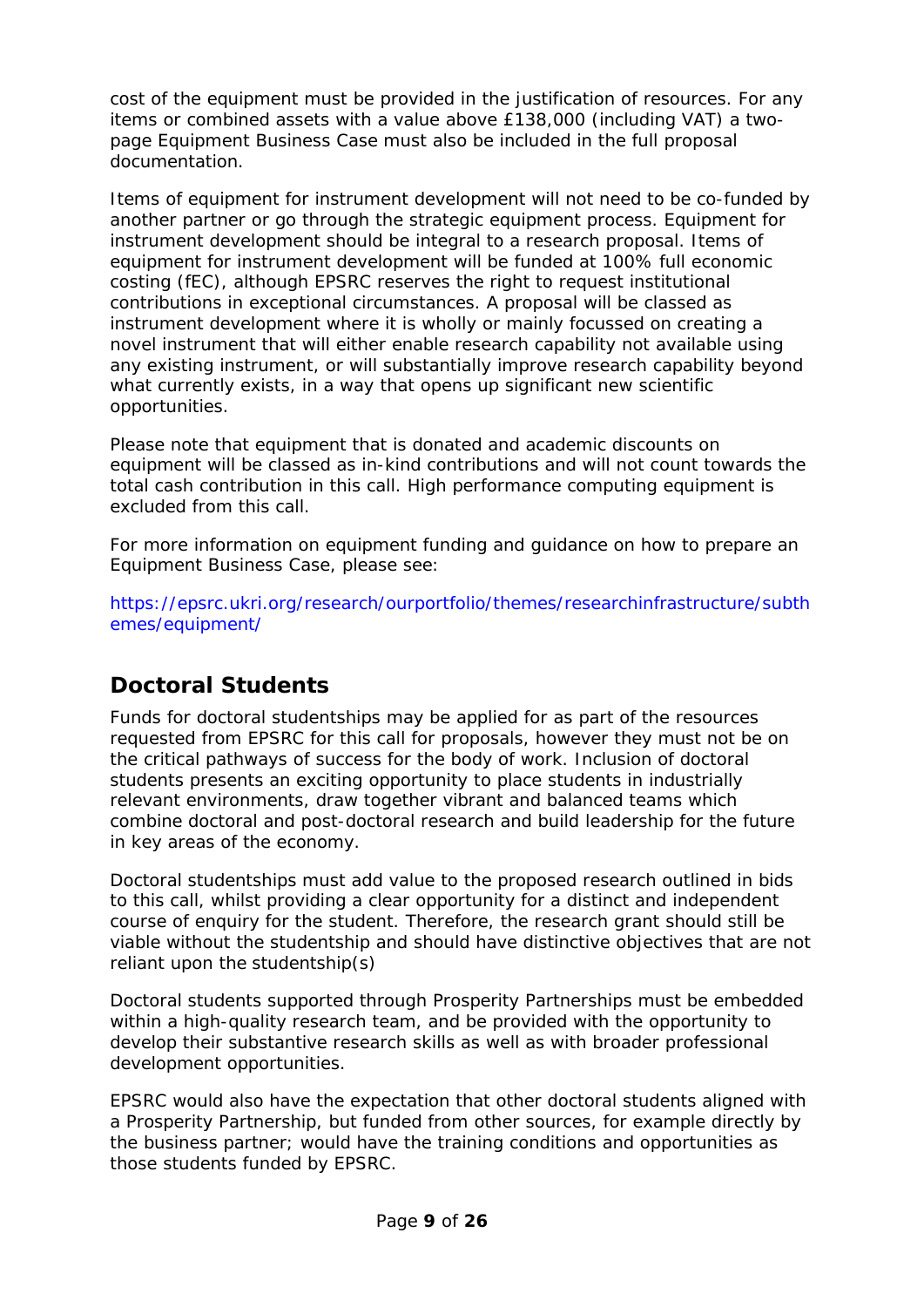EPSRC would expect studentships for this call to be four years in length and the length of the studentship(s) must not exceed the length of the grant they are associated with.

Where doctoral studentships are requested, EPSRC would also expect to see requests for post-doctoral research associates; the studentship(s) should not be the only research staffing resource on the application. Careful consideration should be given to the overall staff resource on the Prosperity Partnership and the balance between the different types of staff resource available.

### **Studentship costings**

EPSRC would expect the UKRI minimum stipend and indicative fees to be met; enhanced stipends are permitted where this has been justified in the application.

<https://www.ukri.org/skills/funding-for-research-training/> Student fees and stipends on research grants and some support costs related directly to the training of the student are funded by EPSRC. These support costs include such items Travel & Subsistence, Conference costs and Consumables. (Indirect and Estate costs are not applicable to studentships).

[See Appendix](#page-23-0) for detailed guidance on student costings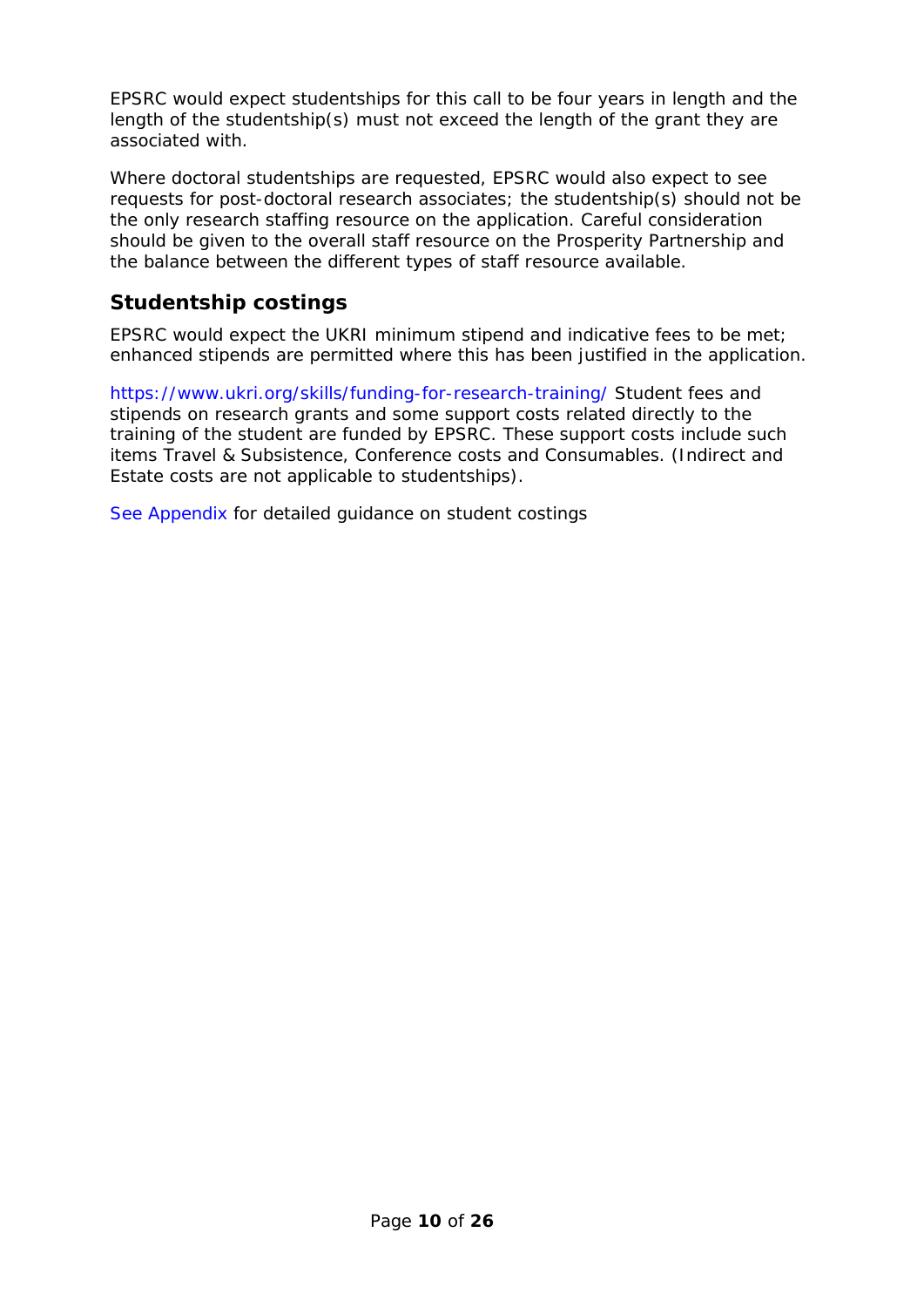# **How to apply to the full proposal stage**

# <span id="page-10-0"></span>**Submitting an application**

You should prepare and submit your proposal using the Research Councils' Joint electronic Submission (Je-S) System [\(https://je-s.rcuk.ac.uk/\)](https://je-s.rcuk.ac.uk/).

When adding a new proposal, you should select:

- Council 'EPSRC'
- Document type 'Standard Proposal'
- Scheme 'Standard'
- On the Project Details page you should select the 'Prosperity Partnerships 4' call.

Full proposals invited following a successful outline stage must have the 'Related Grant' field completed in Je-S. Please use the option 'Follow up to outline proposal'

Note that clicking 'submit document' on your proposal form in Je-S initially submits the proposal to your host organisation's administration, not to EPSRC. Please allow sufficient time for your organisation's submission process between submitting your proposal to them and the call closing date. **EPSRC must receive your application by 16:00 on 10 December 2020**

Guidance on the types of support that may be sought and advice on the completion of the research proposal forms are given on the EPSRC website [\(https://epsrc.ukri.org/funding/applicationprocess/\)](https://epsrc.ukri.org/funding/applicationprocess/) which should be consulted when preparing all proposals.

### <span id="page-10-1"></span>**Guidance on writing an application**

The full proposal must include the documents outlined below. Further details of these are provided below in the follow section.

While the expectations from the outline stage remain, and these elements may be expanded on this the full proposal, the primary purpose of the postal peer review is to assess the technical and scientific merit of the proposal in light of the vision and ambition described at the Outline stage. Applicants should not deviate substantially from what was assessed in their initial application and at interview. However, adaptation of work packages to accommodate scientific advances, or small changes based on interview panel feedback are acceptable. Core elements of the proposals such as the vision and ambition or leadership team should not change.

- **Case for Support** (a maximum of 12 **(as one document)**) comprised of:
	- o A vision, ambition and partnership summary at the start of this section including details of the partnership. Up to one page.
	- o Up to one A4 side for a track record.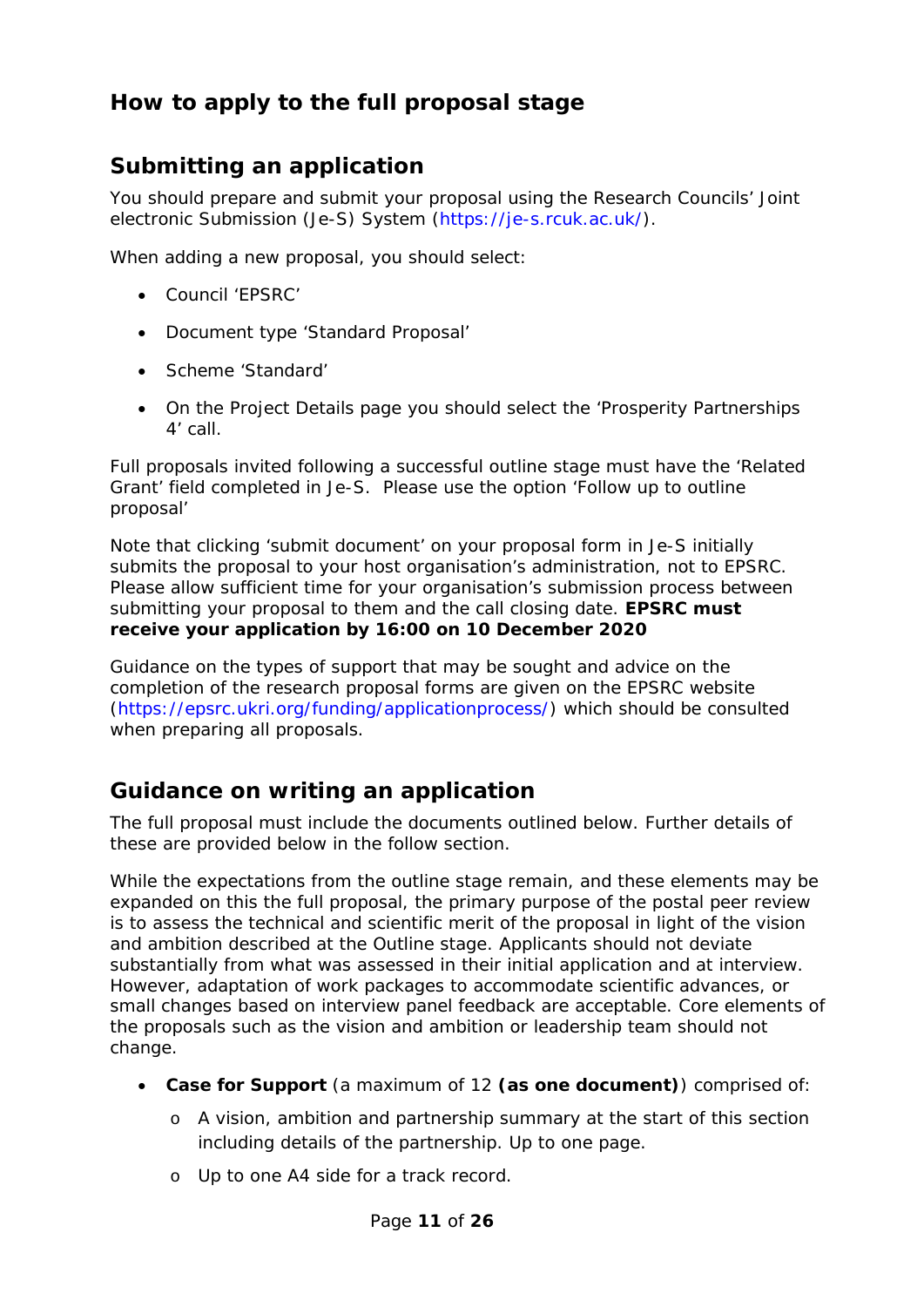- o Up to eight A4 sides describing proposed research and its context
- o Two A4 sides detailing the Management and Strategic Governance, and Monitoring and Evaluation arrangements.
- o The case for support components must be attached, **all as a single document,** using the 'Case for Support' attachment type in Je-S.
- **Technical Annex** (up to one page per major research area)
- **Justification of resources** (maximum four pages including template provided in annex 2)
- **Work plan** (maximum two pages)
- **Attachments** 
	- o CVs for named PDRA or Research associates staff maximum two pages each
	- o Project partner letters of support for all named project partners no page limit
	- o Institutional letters of support no page limit.
	- o Equipment Quotes where applicable with no page limit
	- o Technical assessment for the use of a major facility where applicable and no page limit.
	- o Cover Letter optional attachment, no page limit, not seen by Peer Review or Panel Members

For advice on writing proposals see:

https://epsrc.ukri.org/funding/applicationprocess/preparing/

### **Case for Support**

The case for support must be a single document uploaded to the Joint electronic Submission (Je-S) system which includes the following sections in this order

### **i. Vision, Ambition and Partnership (up to one page)**

Overall vision for the Prosperity Partnership research programme, and the relationship between the academic and industrial partners. This is to provide content for the peer reviewers, not for additional assessment. Adaptation of your outline will be suitable.

### **ii. Track record (up to one page)**

To provide the reviewers with additional context of the team in relation to the work packages, and why they represent the right team to take this prosperity partnership forward.

The track record of the academic and business lead PIs has already been assessed and will not be assessed again. Rather, this section will outline the wider team and their technical capability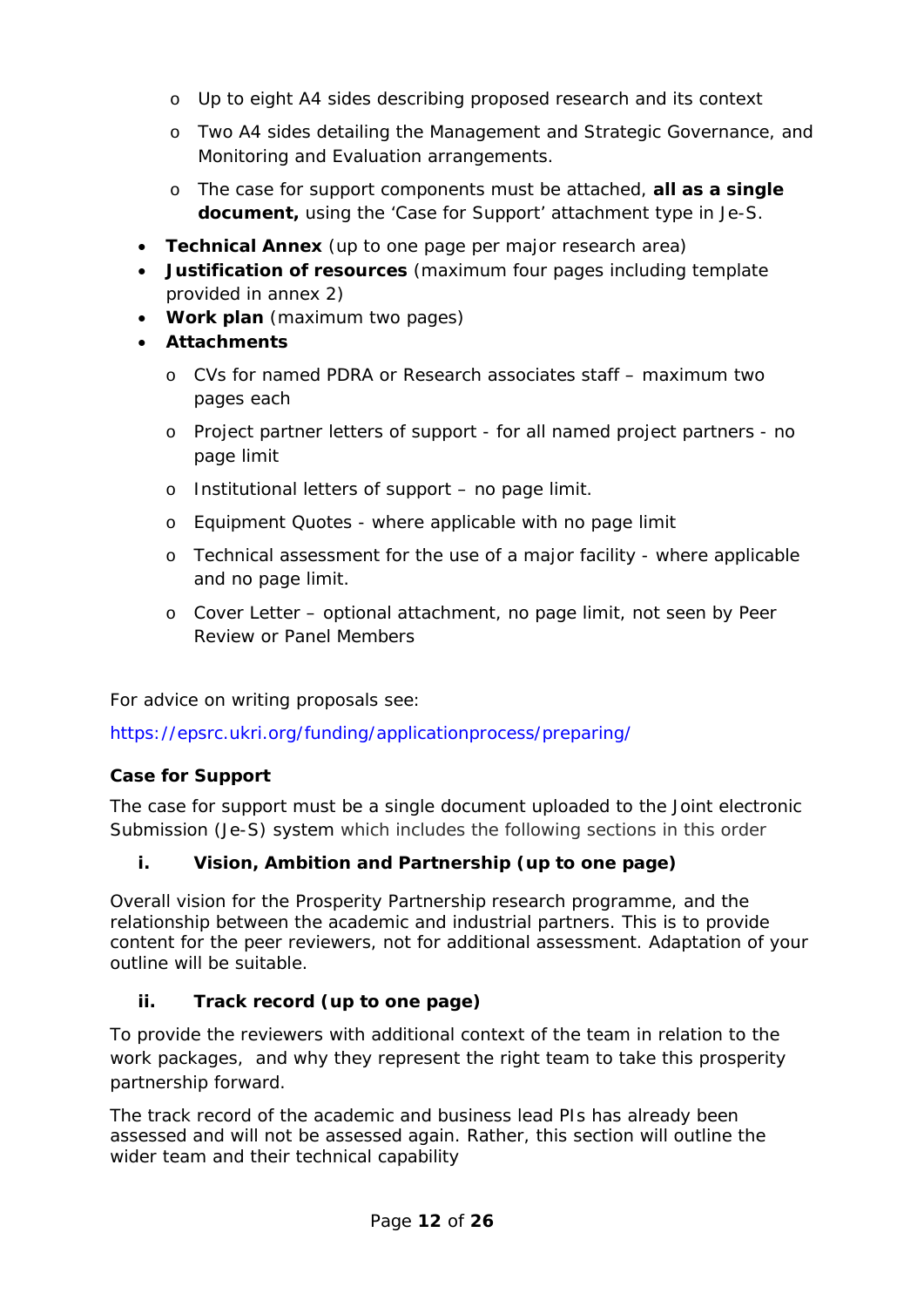Funding history of existing grants and contracts can be used to support this (not restricted to EPSRC funded activity). Researchers should demonstrate their research track record in the appropriate field and should include reference to international standing in the context of the programme

### **iii. The proposed research, its context, and the benefits to the UK (up to eight pages)**

Given the nature of the Prosperity Partnership programme context should be given that details the business, academic, UK economic and societal benefits that will be derived. However, the reviewers will be asked to focus on the research programme, methodology, feasibility and associated technical detail. They will not assess criteria already assessed at the interview stage

The following headings should be used:

The following headings should be used:

- Background
- National Importance
- Academic and Industrial outcomes and benefits
- Research Hypothesis and Objectives
- Research programme and Methodology
- Studentship training

### **iv. Management and Governance arrangements (up to two pages)**

This must outline the operational and strategic aspects of the programme's management and governance arrangements and can expand on the detail provided in the outline stage. It can be up to two pages and should cover the following:

- Alignment to any existing governance arrangements for the partnership and the specific governance arrangements for this programme.
- Day-to-day management strategy, including project, risk and financial management, and approach to monitoring and evaluation.
- Plans for advisory and steering boards, including indicative membership.
- Plans for how Responsible Research and Innovation strategy will be implemented
- Plans for how the Equality, Inclusion and Diversity strategy will be implemented

Successful applicants will be expected to hold annual independent steering board meetings with external expert advice, which must include EPSRC representation

### **Technical Annex**

The technical support annex provides additional information on the research specifically for the expert reviewers. The annex is made of up to one page per major research challenge identified in the main proposal i.e. one page per work package. The format of the technical annex within this page limit is up to the applicants to decide.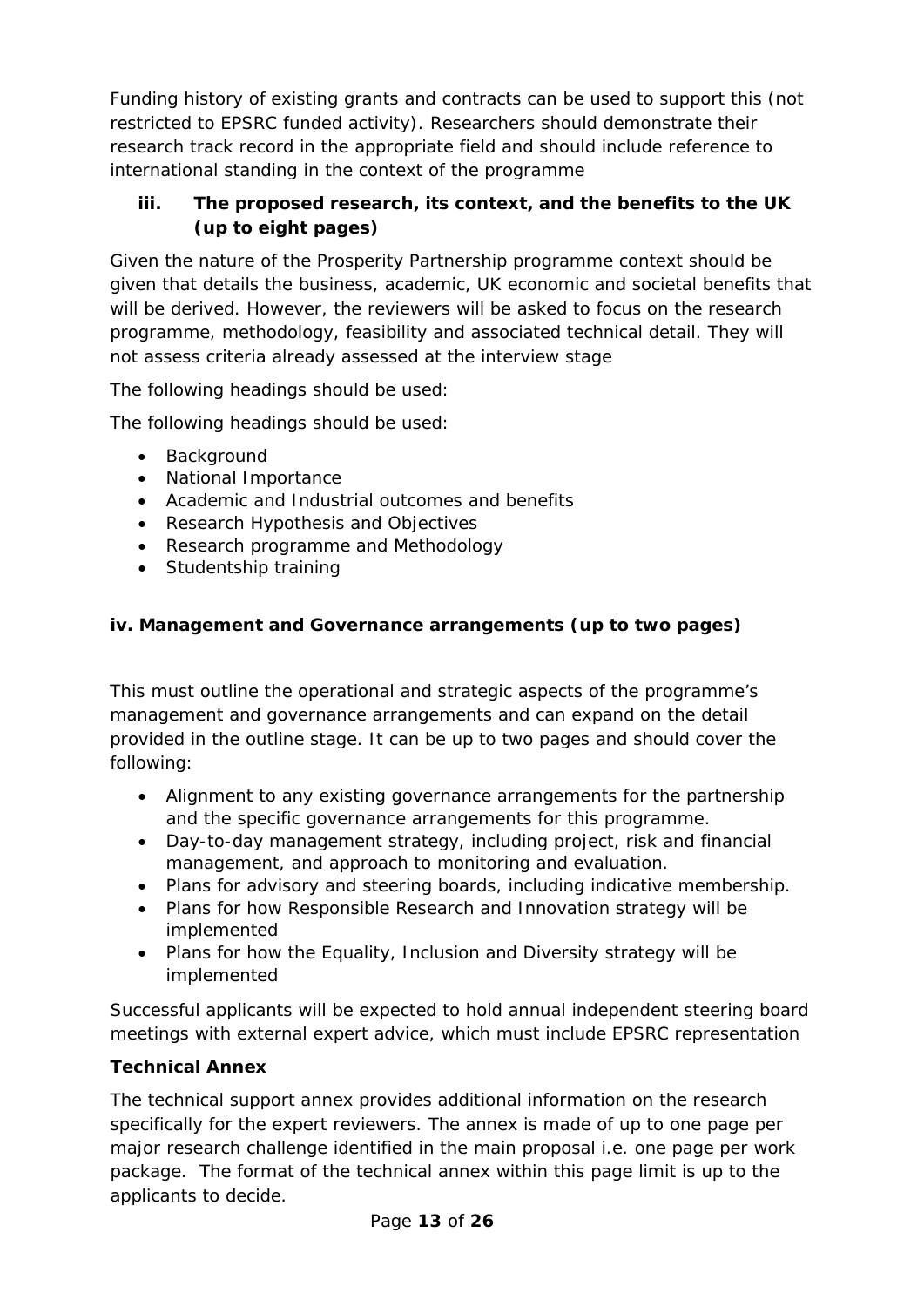### **Justification of Resources**

The Justification of Resources section should be a maximum of four pages, including the template in Annex 2. The subsequent free text must be under the headings listed below.

You will be aware of the requirement that applicants will match the funded value of the grant (80% of the full economic cost) with a cash contribution. This matching contribution must be in the form of an auditable transfer of funds from the business partners to the academic partners and/or salary costs of business partner employees working full time (for a reasonable period of the project) and making contributions to the research effort or project management and/or new activities funded by a partner University.

A definitive list of eligible cash contributions can be found [earlier in this](#page-6-0)  [document.](#page-6-0)

### **Please see Appendix for indicative costings for studentships funded by EPSRC, and how to apply for them via Je-S**

New equipment purchased for use on the programme; equipment provided by a business partner at a reduced cost is not eligible.

The table should provide a clear list of the contributions broken down by the headings provided. The subsequent free text should provide context to the contributions outlined in the table. Suggested headings for the free text are:

Justification of resources should clearly outline the following:

- **i. Business Lead cash and in-kind contribution:** An explanation of the direct 'cash' and in-kind contributions made by the lead business, this must articulate how the provided resources will be used to add benefit. These should be confirmed by a detailed project partner letter of support. This section should include detailed information of the time the Business investigators (including the Business Principal Investigator) will spend on the programme including costings. Allocation of EPSRC funds received through other sources (for example ICASE studentships) to the proposed programme does not count towards the Business Offer.
- **ii. Academic Lead cash and in-kind contribution:** An explanation of the direct 'cash' and in-kind contributions made to the proposed programme by the universities involved in the programme, this must articulate how the provided resources will be used to add benefit. These should be confirmed by a detailed letter of support from each institution. Note that the contribution of 20% of FEC was taken into account in designing this funding mechanism, the offer detailed must be in addition to the 20%. Academic university researcher and investigator time, unless wholly covered by the university, should not be detailed here. Similarly, allocation of EPSRC funds received through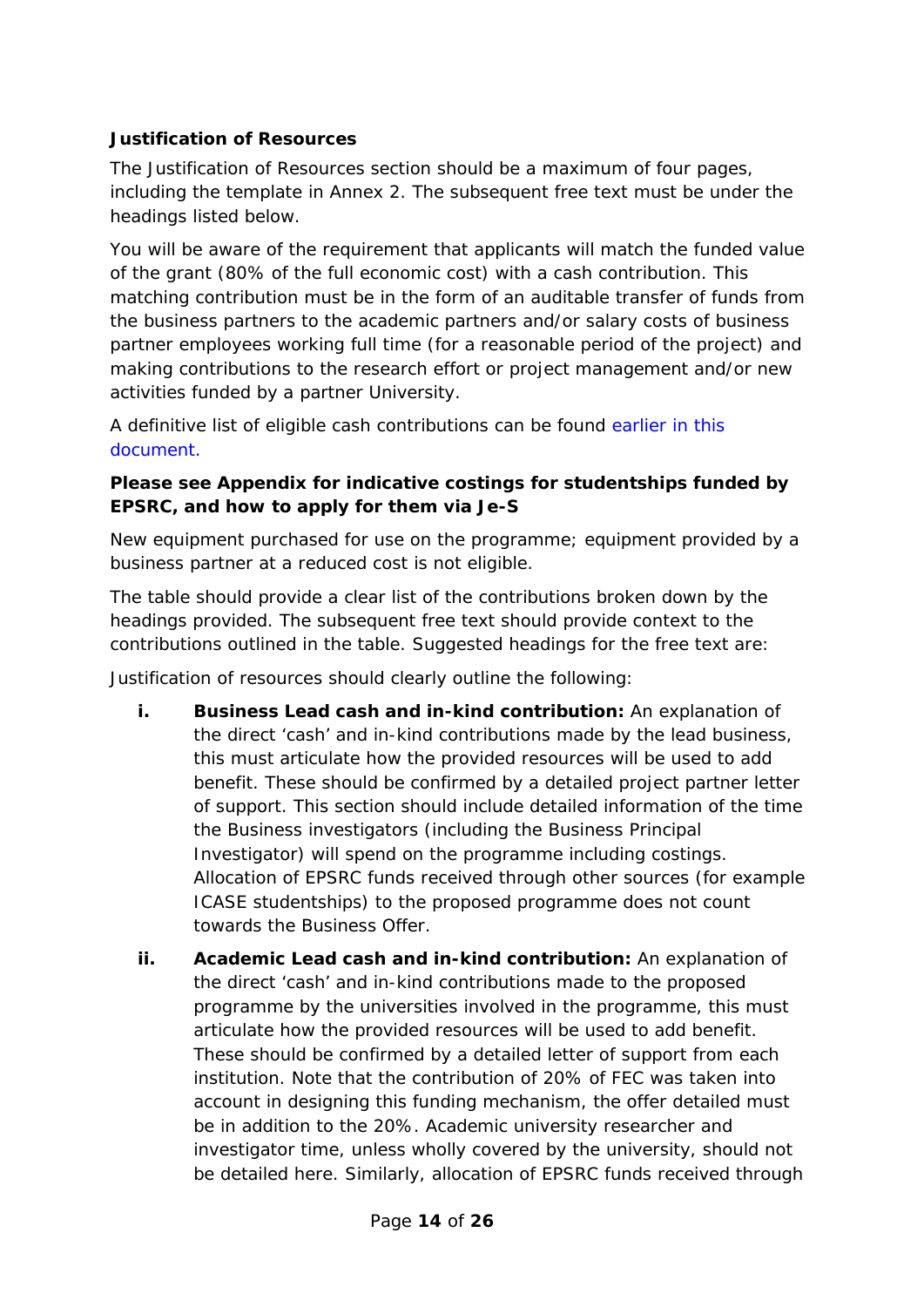other sources (for example DTP studentships) to the proposed programme does not count towards the University Offer.

- **iii. Other project partners cash and in-kind contribution [if applicable]:** As above for all other business and academic project partners.
- **iv. Resources Requested from EPSRC.** This section should account for and justify the resources requested from EPSRC including the percentage of academic time dedicated to managing the project and the time the academic principal and co-investigators will dedicate to the project. Describe the role of each of the co-investigators.

### **Work Plan**

There is no expectation that a Gantt chart for the whole duration of the programme will be provided. Rather, EPSRC expects a comprehensive plan for the first two years of the programme to be included along with reference to the management and governance strategy.

Appropriate milestones for when important decisions on the direction of the research will be taken, KPI, and the identified monitoring and evaluation framework should be references where relevant.

### **Attachments**

Only documents under the headings below are permitted; any other attachments submitted will not be shown to the panel unless by prior agreement with EPSRC.

- **i. Project Partner Letters of support.** Business and academic letters of support are required from all named partners unless they are only providing steering board members. These will be checked against the Justification of Resources document – no page limit.
- **ii. Institutional letters of support.** These should be provided by the lead and partner universities. These should outline the University commitment to the programme and the long term strategy of working with the strategic partner - no page limit.
- **iii. CVs.** Should be provided for named PDRAs maximum of two pages each. (PI CVs have already been assessed at the outline stage)
- **iv. Equipment.** Quotations should be attached for items as appropriate. Three verbal quotes are required for equipment £25k to OJEU limit, to be detailed in the justification of resources. University contributions to equipment do count as part of a university contribution and should be detailed in the appropriate section of the justification of resources document and the institution's letter of support – no page limit.

Please refer to EPSRC's equipment webpages for information on what can and can't be applied for. <https://epsrc.ukri.org/research/facilities/equipment/>

**v. Technical assessment.** Technical assessment for the use of a major facility, such as ARCHER. https://epsrc.ukri.org/research/facilities/ no page limit.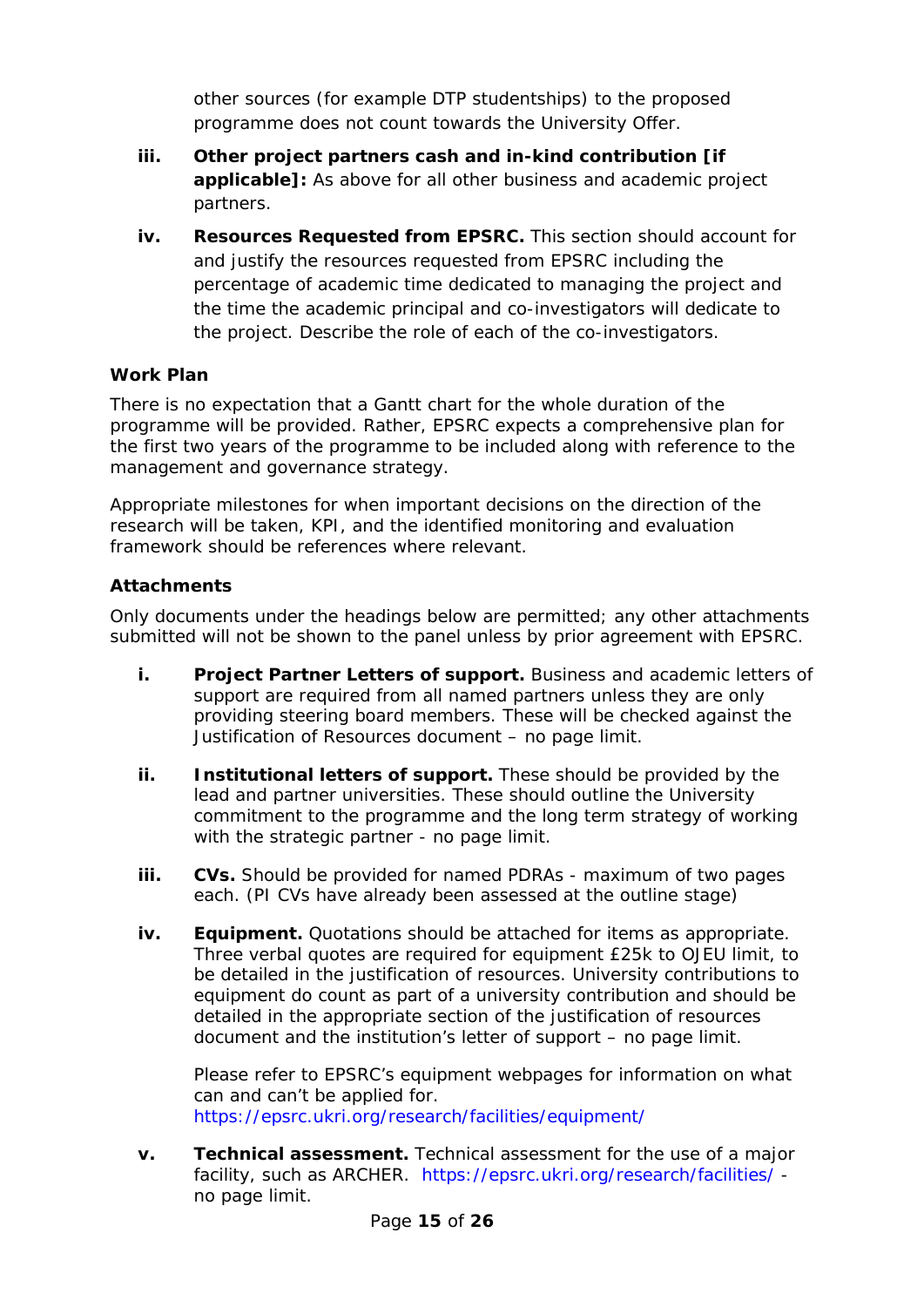#### **Facility access**

To apply for facility access, such as ARCHER, please see https://epsrc.ukri.org/research/facilities/hpc/access/apply/

Applicants should use the Ethical Information section on the Je-S form to demonstrate to peer reviewers that they have fully considered any ethical issues concerning the material they intend to use, the nature and choice, current public perceptions and attitudes towards the subject matter or research area. EPSRC will not fund a project if it believes that there are ethical concerns that have been overlooked or not appropriately accounted for. All relevant parts of the Ethical Information section must be completed. If the research will involve human participation or the use of animals covered by the Animals (Scientific Procedures) Act 1986 it is recommended that applicants pay particular attention to the guidance highlighted below. EPSRC reserves the right to reject applications prior to peer review if the Ethical Information sections are not completed correctly.

Further guidance on completing the Je-S form can be found at [https://je](https://je-s.rcuk.ac.uk/Handbook/pages/GuidanceonCompletingaStandardG/EthicalInformation.htm)[s.rcuk.ac.uk/Handbook/pages/GuidanceonCompletingaStandardG/EthicalInforma](https://je-s.rcuk.ac.uk/Handbook/pages/GuidanceonCompletingaStandardG/EthicalInformation.htm) [tion.htm.](https://je-s.rcuk.ac.uk/Handbook/pages/GuidanceonCompletingaStandardG/EthicalInformation.htm) Other relevant guidance includes: EPSRC's policy on animal use in research (https://www.epsrc.ukri.org/about/standards/animalresearchpolicy/) and the Responsible Innovation Framework [\(https://epsrc.ukri.org/research/framework/\)](https://epsrc.ukri.org/research/framework/).

Please note that on submission to EPSRC **all** non-PDF documents uploaded onto Je-S are converted to PDF, the use of non-standard fonts may result in errors or font conversion, which could affect the overall length of the document.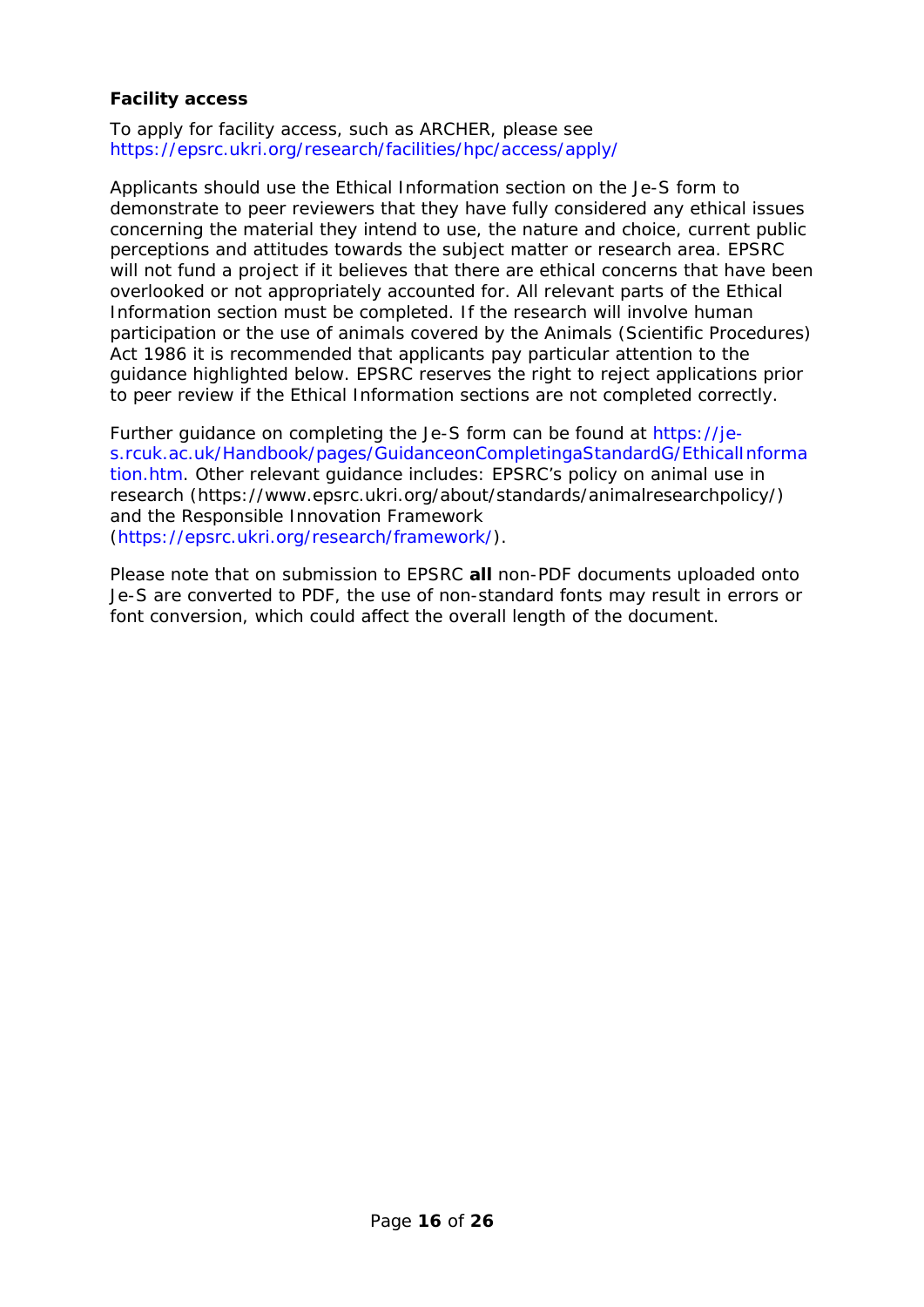## **Assessment**

### <span id="page-16-0"></span>**Assessment process**

Full proposals will be sent to expert peer reviewers, including at least one nominated by the applicants. The Academic and Business PI's will have the opportunity to submit a joint 2-page response to these reviews.

A panel of experts from across industry and academia will convene to assess the comments of the reviewers and the joint PI response. This panel will score and rank the proposals accordingly and provide a recommendation to EPSRC.

### <span id="page-16-2"></span>**Assessment criteria**

The reviewers will be asked to focus on the research quality and resources considering what has already been assessed, and not to assess proposal based on the six criteria from the outline stage:

- <span id="page-16-1"></span>i. Vision and Ambition
- ii. Additionality and Added Value
- iii. Applicants' leadership and appropriateness of the team
- iv. Impact
- v. Management and governance
- vi. Studentship training

However, while the above criteria can be commented it, particularly considering the additional technical detail provided in the full proposal, they will not be the focus of this stage of peer review. See Guidance [for Reviewers](#page-19-0) (in this documentation)for more information on this.

The criteria to be assessed at the full proposal stage are:

#### **Quality of proposed research**. (Primary assessment criterion)

In order to provide context to the reviewers, the overall vision for the Prosperity Partnership research programme should be articulated, including the business vision, and ambitions for accelerating impact from the research.

- The application should clearly demonstrate the methodology the applicants are intending to use to attain their objectives, and describe this clearly, explaining how appropriate and feasible this is for the programme of work.
- The research vision should be ambitious and the associated work packages should clearly enable a significant step change in knowledge, understanding and technology that will have a major impact on the research base and the business.
- The research programme should be ambitious, creative and innovative; addressing key shared challenge(s). It should be clearly stated why the challenges are ambitious and why academic-business collaboration is essential for success; applicants should set the proposed research in context in terms of the current state of knowledge and other work underway in the field. It should be described how the research will contribute to National and International strategies.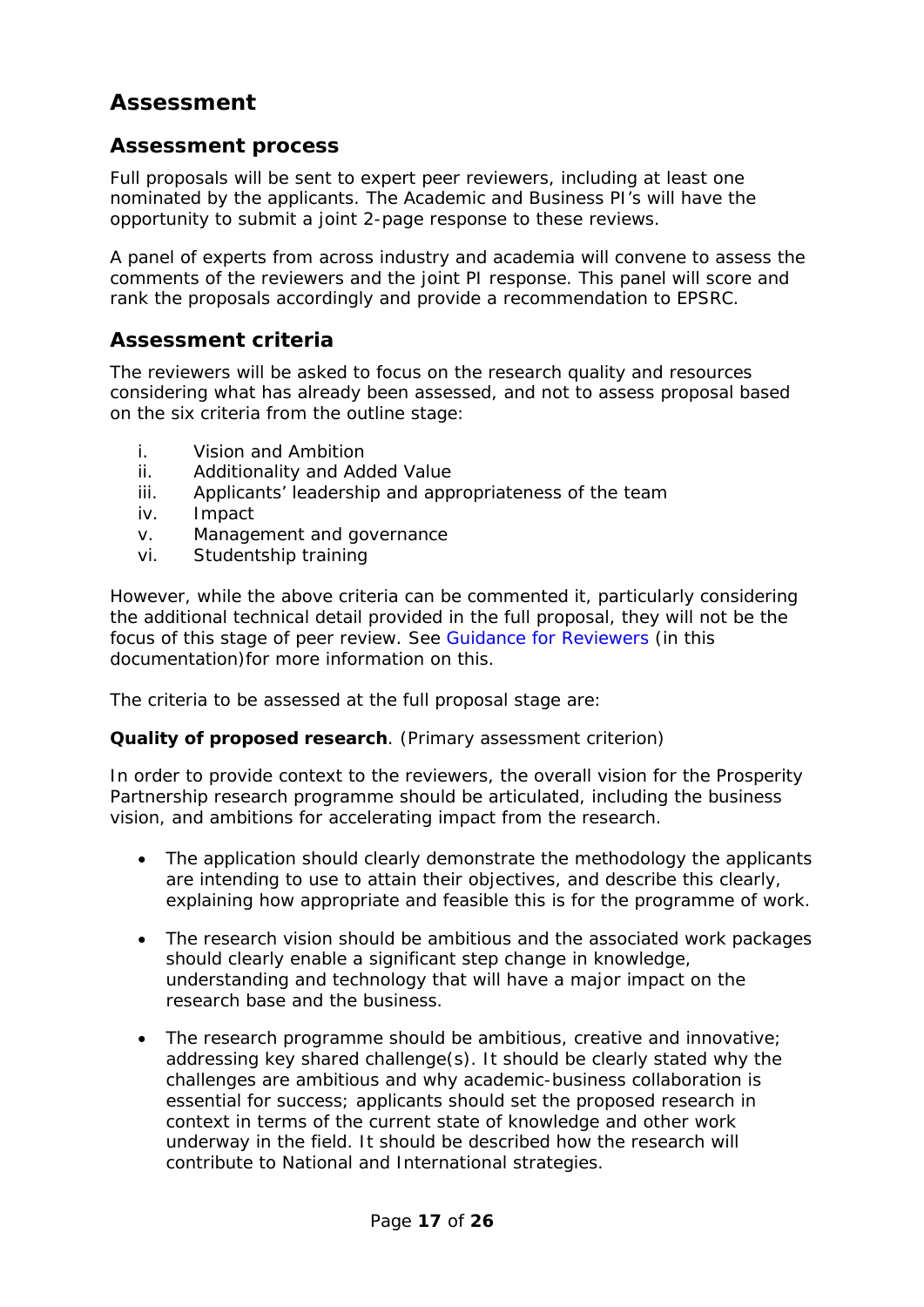### **Importance.** (Secondary Major assessment criterion)

EPSRC expects all research funded through this Call to explicitly address EPSRC's published Prosperity Outcomes Framework. <https://epsrc.ukri.org/about/plans/deliveryplan/prosperityoutcomes/>

Expanding on the outline, the proposal should clearly identify how the research proposed:

- Contributes to delivering one or more of the stated Ambitions within each of EPSRC's four key Prosperity Outcomes: Productive, Resilient, Connected and Healthy.
- Contributes to, or helps maintain the health of other research disciplines, contributes to addressing key UK societal challenges, contributes to current or future UK economic success and / or enables future development of key emerging industry(s).
- Meets national strategic needs by establishing or maintaining a unique, world leading research activity (including areas of niche capability).
- Fits with and complements other UK research already funded in the area or related areas, including the relationship to the EPSRC portfolio, and our stated strategy set out in 'Our portfolio'.

#### **Applicant and Partnerships.** (Secondary assessment criterion)

Effective leadership is essential to drive the programmes forward and ensure all members of the team are focused on the overall vision. As the leadership has already been assessed at the outline stage, this criterion will focus on the appropriateness of the team in relation to the scientific content in the full proposal.

The proposal should:

- Outline why the team is appropriate to deliver the project's vision and ambition, and how their competencies will help to ensure the proposed benefits are realised
- Demonstrate that the experience, knowledge, skills and/or expertise of the team is appropriate to deliver the scientific programme of work – referencing their track record where appropriate.
- Demonstrate the value the business partner(s) will bring to the team in relation to the delivery of the projects work packages and vision

#### **Resources and Management** (Secondary assessment criterion)

Expanding on the outline, the proposal must demonstrate that:

• There is a clear management plan, which will ensure that resources, including human resources, are deployed in the most effective way to deliver high quality research outcomes and impact that have the potential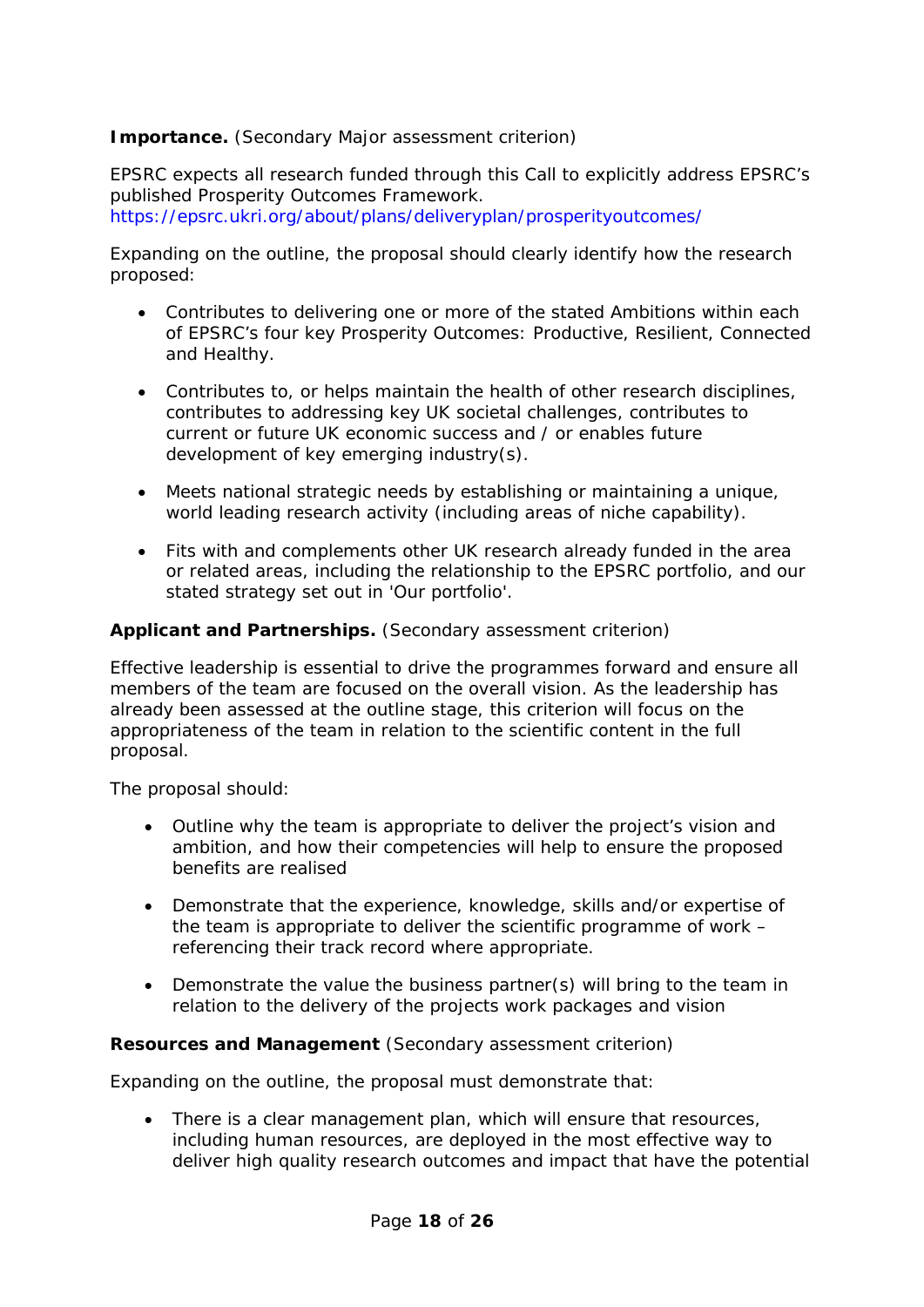to induce a step-change in the knowledge and capabilities of the business partners.

- The resources requested are appropriate to meet the needs of the scientific programme
- The resources requested are sufficient to deliver the stated vision and ambition of the programme including any relevant training, the realisation of the outlined benefits, and delivery of impact to the UK

### **Call Specific Criteria**

**Monitoring, Evaluation and Benefits Realisation** (Secondary Major assessment criterion)

In addition to the above, the proposal will be assessed on the plans put in place for monitoring, evaluation and benefits realisation through the lifetime of the project.

The proposal should:

- Demonstrate that regular monitoring and evaluation has been considered and embedded in the project. This does not need to be shown at individual Key performance indicator level but should demonstrate how KPI's will be monitored.
- Show that deliverables and milestones will be routinely reviewed to ensure that the most exciting and promising lines of research are pursued and that sufficient resources are assigned to ensure the project is professionally managed.
- Identify potential routes to benefit realisation and how these will be exploited throughout the lifetime of the project, including through strategic collaboration between the lead academic and business partners.

#### **Feedback**

Written feedback will be provided to all applicants where appropriate.

#### **Collaboration and Intellectual Property Agreements.**

Given that strategic partnership arrangements will exist between partners, EPSRC expects that collaboration agreements and arrangements for the management of intellectual property (IP) will be in **place in principle ahead of the submission of a full proposal and signed prior to the project starting**. EPSRC withholds the right to postpose the release of funding until a signed collaboration agreement is in place

EPSRC will not specify terms for collaboration agreements or IP arrangements but expects any agreements to recognise the significant amount of public funding being invested in the programme. Applicants may wish to consult the Lambert Toolkit; https://www.gov.uk/guidance/university-and-business-collaborationagreements-lambert-toolkit for guidance on this topic.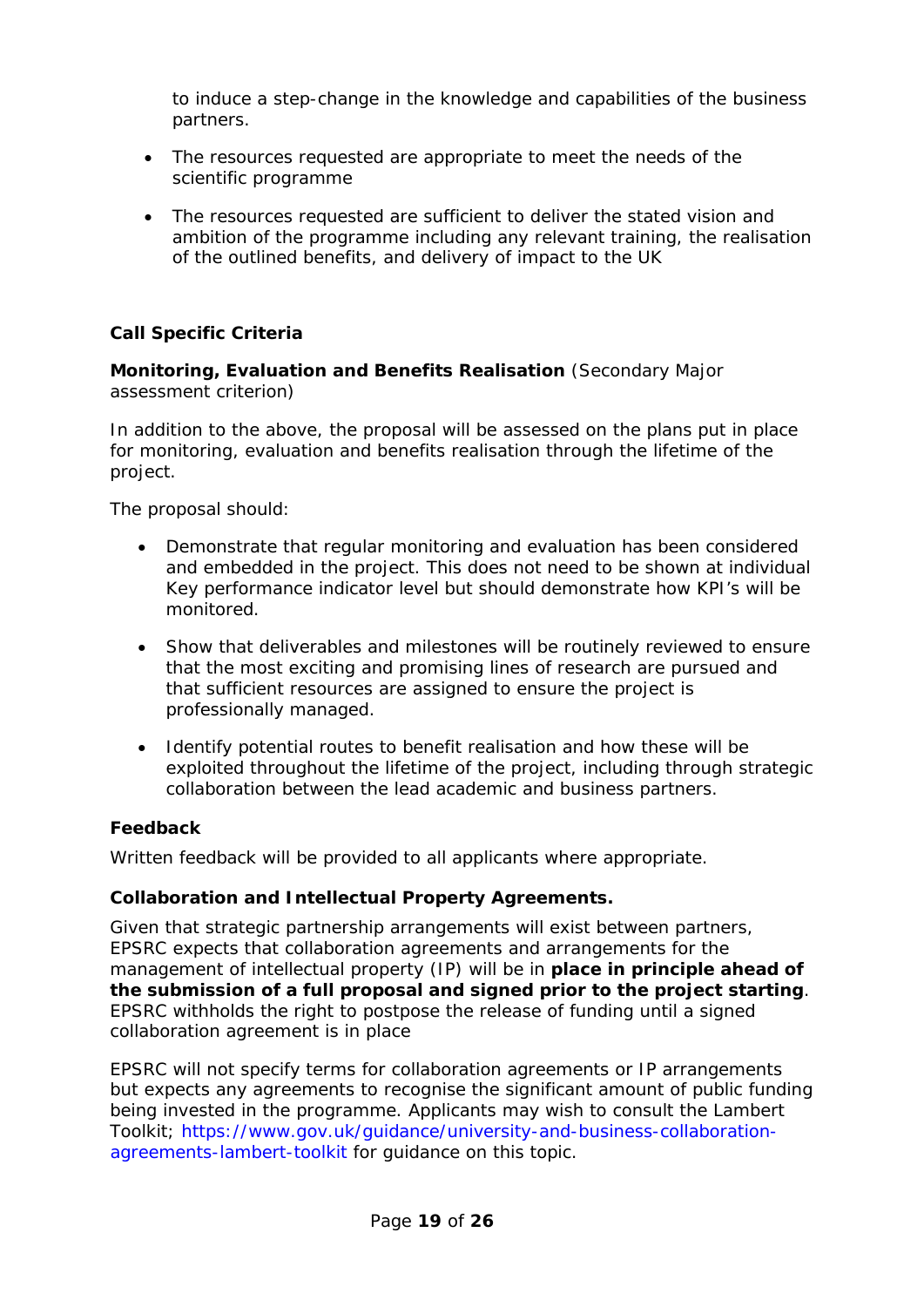## <span id="page-19-0"></span>**Guidance for reviewers**

Thank you for agreeing to review a Prosperity Partnership. Prosperity Partnerships are different in that the initial expression of interest is led by the business, with plans co-created and co-delivered in partnership with a university partner or partners.

In a change to previous years' assessment processes, we have already interviewed the applicant team, focusing on their vision and ambition, the added value of a prosperity partnership and team's plans to successfully co-deliver both in terms of leadership and management. This proposal that you have been asked to review has been invited through to this stage based on the outline panel's assessment of those aspects, which have been deemed suitable in the [context of](https://epsrc.ukri.org/funding/calls/prosperity-partnerships-fourth-round/)  [the call.](https://epsrc.ukri.org/funding/calls/prosperity-partnerships-fourth-round/)

#### <https://epsrc.ukri.org/funding/calls/prosperity-partnerships-fourth-round/>

This stage of the review process focuses in on the scientific and technical aspects of the proposal that will be brought together to deliver the vision and ambition of the programme. As such, the proposal will predominately focus on these aspects, with additional context- setting information to allow you to make your assessment on the work package details.

Please note that we have sought to reduce the overall paperwork for this call, however, you may find that you still require a suitable period (~5hrs) to focus on your assessment of the proposal.

If you have any questions about the process or your review, please do not hesitate to get in touch with EPSRC via the details at the end of this document.

#### **Reviewer Form (This call uses the standard peer review form)**

Reviews are to be based around a series of assessment criteria with the focus of the review to assess research quality of the work package's scientific and technical content. Your assessment of the proposal should therefore focus on the research quality and resources of the proposal.

Additional comments against the other assessment criteria, such as specific comments on the overall vision, or plans for co-delivery, are permissible as suggestions for focus or improvement but should not form part of your overall assessment as these have already been assessed by the outline panel. Please note that the matching contribution from the business will be verified by EPSRC, however, an assessment of the wider resources requested is still appropriate as part of your review.

Reviewers are asked to use the [assessment criteria](#page-16-2) definitions completing their review, and bear in mind that the vision & ambition, added value, team, management and studentship approach have already been reviewed by the outline interview panel.

The questions on the reviewer form may be used as prompts to guide your comments, but reviewers are asked to focus of the bullet-pointed criteria set out in the [assessment criteria](#page-16-2) definitions, and to use these when determining your score.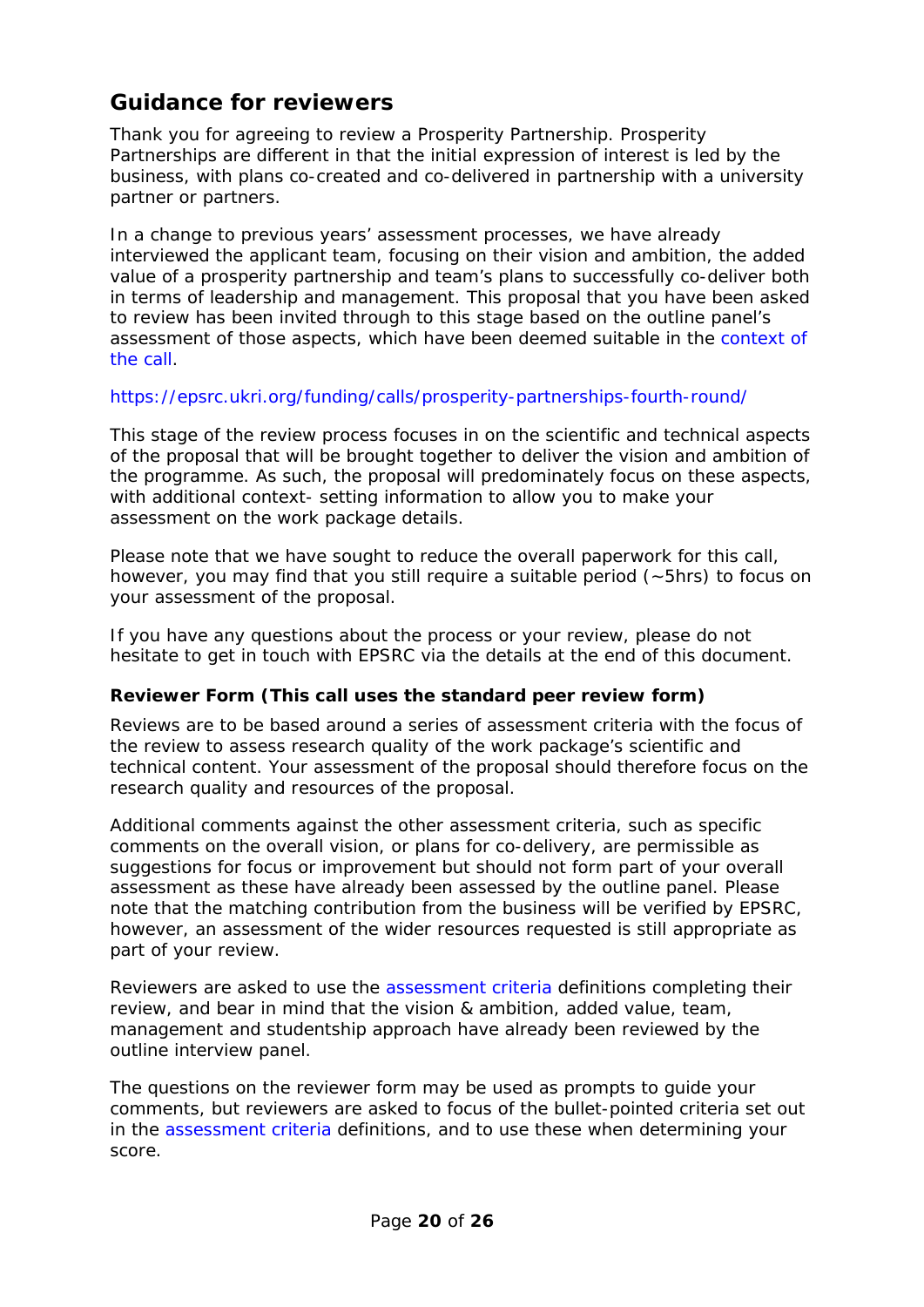Further information about the EPSRC peer review process and guidance for reviewers can be found at: [https://epsrc.ukri.org/funding/assessmentprocess/review/](https://epsrc.ukri.org/funding/assessmentprocess/review/formsandguidancenotes/)

### **Background Information on the Prosperity Partnerships (Fourth) Call**

A key aim of the Prosperity Partnerships Call is engaging business in the cocreation of longer, larger grants and in so doing, helping business unlock the transformative potential of investing in discovery science and engineering.

This is our fourth Prosperity Partnership call, and through calls 1, 2 and 3 to date we have supported 29 prosperity partnerships from a range of sectors covering a wide array of disciplines, but all with a core focus on delivering collaborative research programmes that build on world leading research. Through building previous experiences, we have focused on the relationship and vision for the partnership, and in this final review stage we are assessing the scientific and technical merit of the programme that has been co-developed between the academic and business teams.

Up to £20 million is available to support up to eight partnerships.

#### **Points to consider**

As you are reviewing a proposal(s) submitted in response to a published Call, we ask you to read this Call Document and make your assessment of the proposal within the context of the aims, objectives and specific assessment criteria for the Call. There are several points we ask you to take into consideration as you make your assessment:

The vision and ambition, added value and plans to deliver in partnership (leadership and management) have already been assessed. This part of the peer review process is focused on the scientific and technical detail of the proposed work packages to deliver against the vision. Your role as an expert peer reviewer is to assess the quality of these work packages and their alignment to enabling the delivery of the vision.

Applicants have already explicitly demonstrated and quantified the benefits of the programme to the business during the outline stage and will outline this in their full proposal. It will be important to focus on the technical detail of the work packages and if these will indeed allow the delivery of the stated benefits.

As a key aim of these programmes is to drive the generation of enhanced impact to the businesses involved and they require considerable business investment, in some cases the work planned may extend into higher Technology Readiness Levels TRLs  $(4+)$ . This is appropriate if the bulk of the work remains in the standard EPSRC remit space (TRL 1-3), focusing on discovery science in engineering or physical sciences.

It was specified in the Call Document that applicant businesses should have a UK research base and all proposals have already highlighted the programme will benefit the UK in the outline stage. We accept that some aspects of the research may also result in exploitation and benefits felt beyond the UK.

Whilst all bids must have a lead business and lead academic partner with an established strategic relationship, beyond this we have not stipulated the makeup of partnerships. There is likely to be a range of configurations, from a single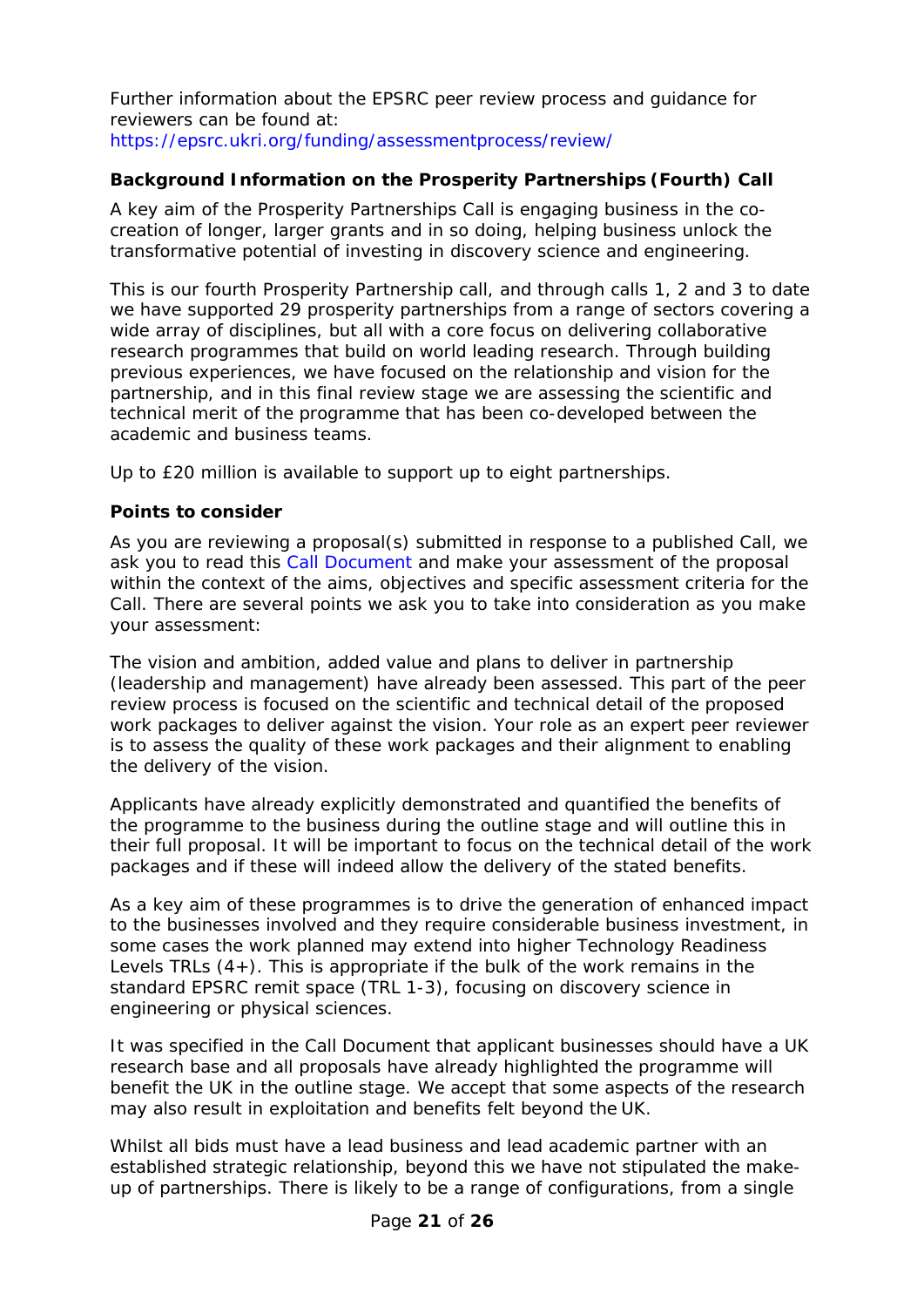business with several established university partners, to a single established relationship between the lead organisations with a variety of new partners brought in. These aspects have been reviewed at the outline stage; however, it will be beneficial to note any aspects that may be strengthened to fit with the more detailed information that we now have on the research work packages.

Proposals will come from a broad range of disciplines and will reflect the perspective of the business sector(s) they represent. Inherent sector-specific traits, in relation to their appetite for risk, should be considered when considering research described in the programme.

Funds for doctoral studentships may be applied for as part of the resources requested from EPSRC. Applicants have already demonstrated how they will ensure that the doctoral students will have a high-quality training and academic research experience and can ensure that they can meet the descriptor for the award of a doctoral degree. However, reviewers may comment on any areas for further improvement if appropriate, particularly if the proposed studentships do not clearly provide an opportunity for a distinct and independent course of enquiry for the student. The doctoral studentship must not be on the critical path for research grant delivery

<http://www.qaa.ac.uk/quality-code/the-revised-uk-quality-code>

## <span id="page-21-0"></span>**Key dates**

| Activity                           | Date*                            |
|------------------------------------|----------------------------------|
| Deadline for Outline submissions   | 20 February 2020                 |
| Outline interview panels           | 3-17 June 2020                   |
| Invitation to submit full proposal | 24 September 2020                |
| Deadline for Full Proposals        | 10 December 2020                 |
| Checks and Peer Review process     | 11 December 2020 - Feburary 2020 |
| Invite PI response                 | February 20201                   |
| Full proposal panel and decision   | <b>March 2021</b>                |

\*EPSRC aims to adhere to the key dates as published, however there may be exceptions where dates have to change due reviewer / panellist availability

**Note:** Submissions to this call will count towards the Repeatedly Unsuccessful Applicants Policy. Further information about the policy can be found at: <https://epsrc.ukri.org/funding/howtoapply/basics/resubpol/rua/>

### **Contacts**

- <span id="page-21-1"></span>• Steve Webb, Portfolio Manager, (Stephen. Webb@epsrc.ukri.org)
- Josh Gill, Senior Partnerships Manager [\(Joshua.Gill@epsrc.ukri.org\)](mailto:Joshua.Gill@epsrc.ukri.org)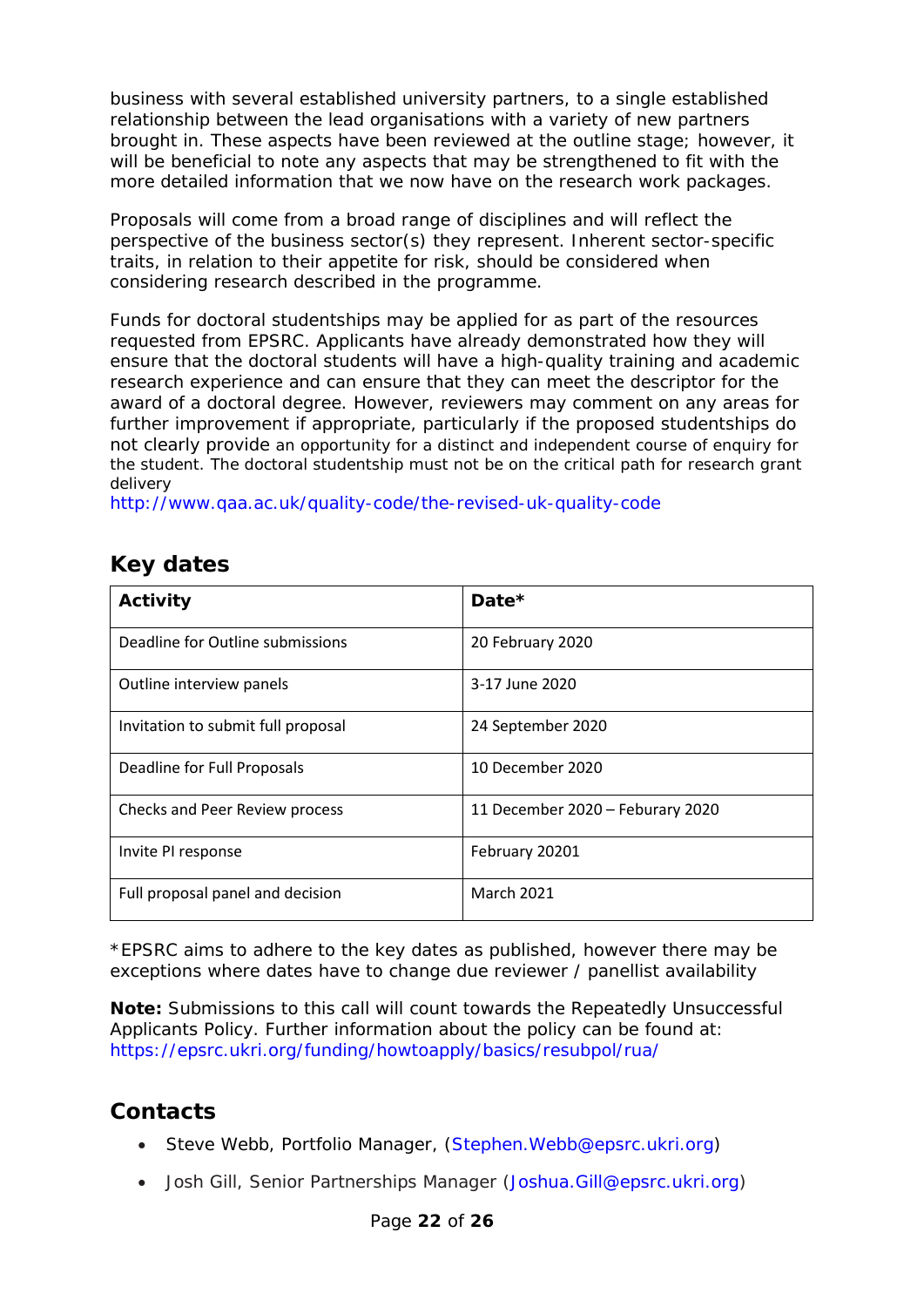- Daniel Smith, Joint Head of Business Relationships [\(Daniel.Smith@epsrc.ukri.org\)](mailto:Daniel.Smith@epsrc.ukri.org)
- Je-S Helpdesk: [JeSHelp@rcuk.ac.uk](mailto:JeSHelp@rcuk.ac.uk) Phone: +44 (0) 1793 44 4164

Note that clicking 'submit document' on your proposal form in Je-S initially submits the proposal to your host organisation's administration, not to EPSRC. Please allow sufficient time for your organisation's submission process between submitting your proposal to them and the call closing date. EPSRC must receive your application by 16:00 on 10 December 2020

# <span id="page-22-0"></span>**Change log**

<span id="page-22-1"></span>

| <b>Name</b> | Date | <b>Version</b> | Change                                                                                                                  |
|-------------|------|----------------|-------------------------------------------------------------------------------------------------------------------------|
| Josh Gill   | June |                | N/A                                                                                                                     |
| Josh Gill   | June | 2              | Weighting added to<br>Monitoring/Benefits Realisation<br>criteria<br>Repeatedly Unsuccessful Applicants<br>policy added |
| Josh Gill   | June | 3              | Updated for 2 <sup>nd</sup> tranche of proposals                                                                        |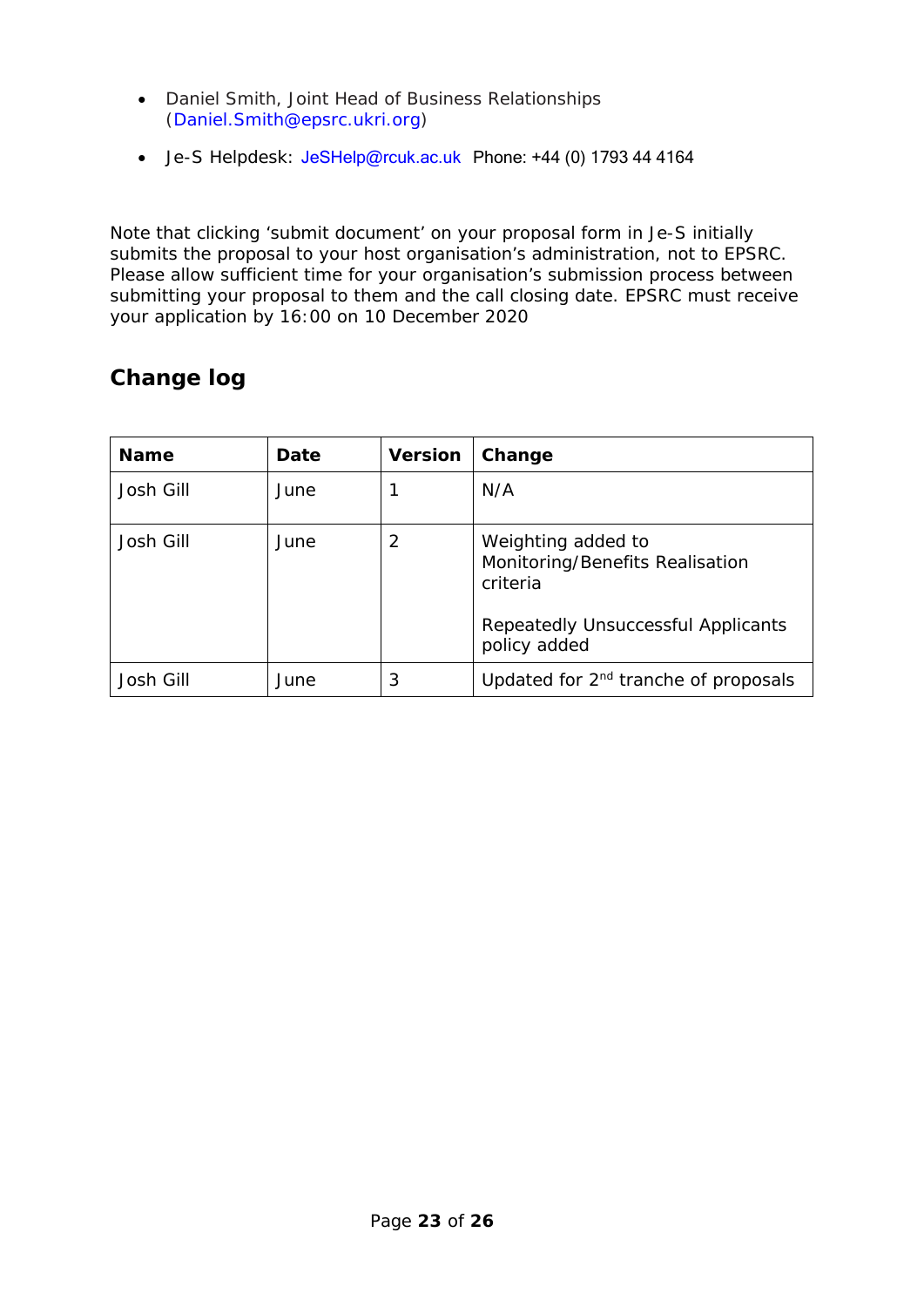# **Appendices**

### <span id="page-23-0"></span>**Annex 1**

### **Studentship costs for Prosperity Partnerships**

### **Fees and Stipends**

Research Councils publish their national minimum doctoral stipend and indicative fee level on an annual basis. Details can be found on the UKRI website: <https://www.ukri.org/skills/funding-for-research-training/>

### **Research Councils UK Doctoral Stipend Levels and Indicative Fees for 2020**

- National Minimum Doctoral Stipend for 2020/21 is £15,285
- Research Councils UK Indicative Fee Level for 2020/21 is £4,407

An uplift to this minimum stipend may be requested if there is clear justification for doing so. A top up may be achieve through using business leverage rather than requesting further RC funding.

### **Research Training Support Grant (RTSG):**

This is a contribution towards costs incurred in training research students e.g. the provision of consumables, equipment, travel, etc. The RTSG is not intended to relieve a Research Organisation of any part of its normal expenditure.

A typical value for a student is £5000 per annum. (This follows existing Research Council costings)

### **How to apply on Je-S**

Under "Studentship costs" there are two boxes:

**Stipends** – enter stipend level as one figure

**Fees –** enter fees amount AND Research Training Support Grant AND any other required student research support costs as one figure.

#### **Justification of Resources**

The justification of resources section of the proposal should clearly outline the costs requested for studentships, with a breakdown and justification of the appropriate costings.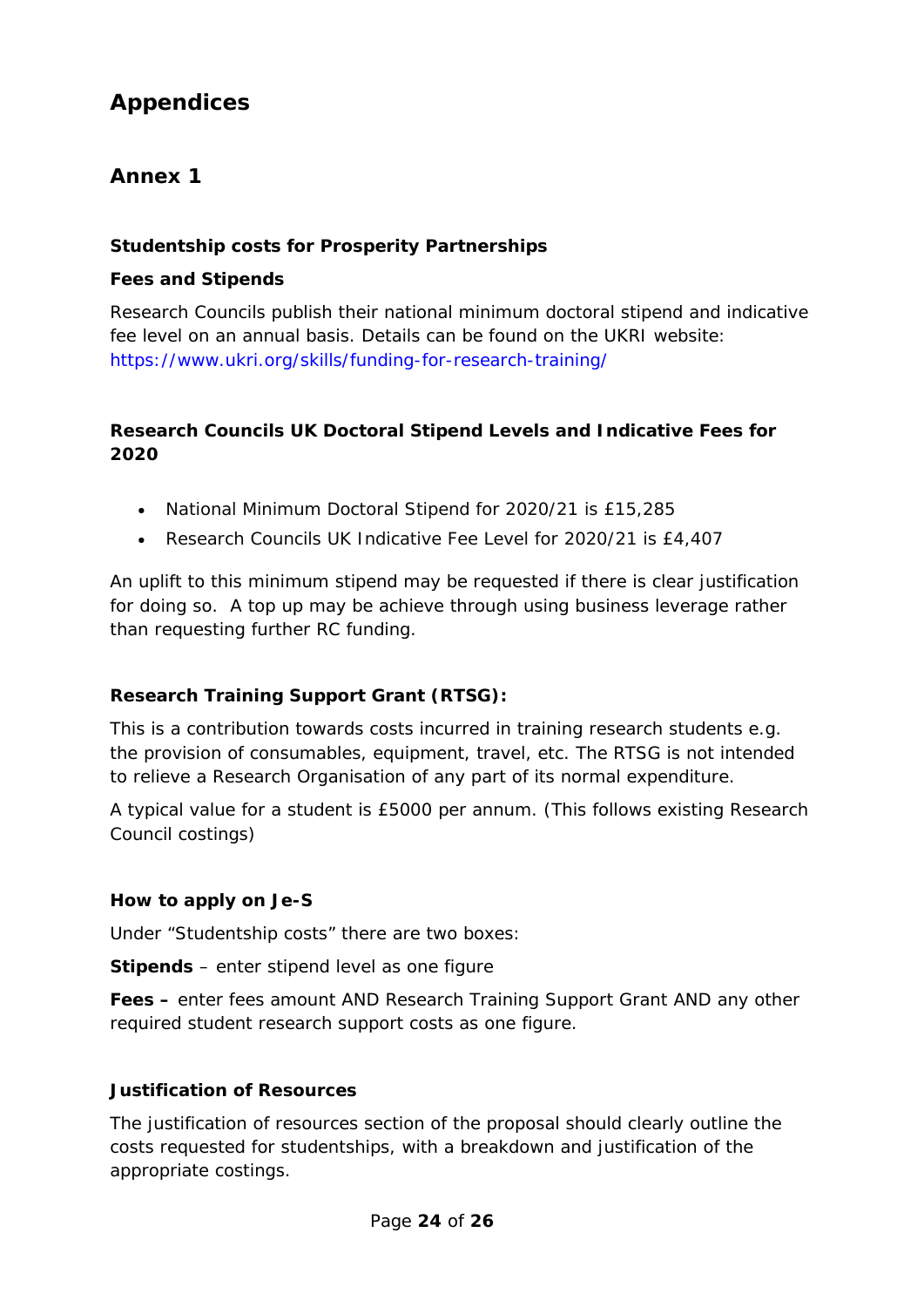### <span id="page-24-0"></span>**Annex 2**

# **Justification of Resources table template**

|                                                                                      | <b>Institution</b><br>name      | Key<br>Contribution<br>Summary-<br>(please expand in free<br>text after table)                               | Contribution<br>form (if available<br>at this stage) |
|--------------------------------------------------------------------------------------|---------------------------------|--------------------------------------------------------------------------------------------------------------|------------------------------------------------------|
| <b>fEC</b>                                                                           | N/A                             | A                                                                                                            | N/A                                                  |
| <b>EPSRC</b> funding                                                                 | <b>EPSRC</b>                    | B (usually 80% A)                                                                                            | Not needed?                                          |
| <b>Business Lead cash</b><br>contribution                                            | [Business]<br>Lead name]        | $\mathcal{C}$<br>80% B as a<br>minimum                                                                       | Brief description                                    |
| Other project partners<br>cash contribution<br>(add as many rows as<br>you need)     | [Project<br>partner name]       | $\Box$<br>No minimum<br>commitment. Will<br>add (maximum<br>$20\%$ B) or top up<br>matching<br>contribution. | Same                                                 |
| Academic Lead cash<br>contribution                                                   | <b>[Academic</b><br>Lead name 1 | E<br>No minimum<br>commitment. Will<br>not count against<br>matching<br>contribution.                        | Same                                                 |
| <b>Total project value</b>                                                           | $A + C + D + E$                 |                                                                                                              |                                                      |
| Business Lead in kind                                                                | [Business<br>Lead name]         | F                                                                                                            | Same                                                 |
| University Lead in<br>kind contributions                                             | [Academic<br>Lead name ]        | G                                                                                                            | Same                                                 |
| Other project partners<br>(add as many rows as<br>you need) in kind<br>contributions | [Project<br>partner name]       | $\mathsf{H}$                                                                                                 | Same                                                 |
| <b>Overall project Value</b>                                                         | $A+C+D+E+F+G+H$                 |                                                                                                              |                                                      |